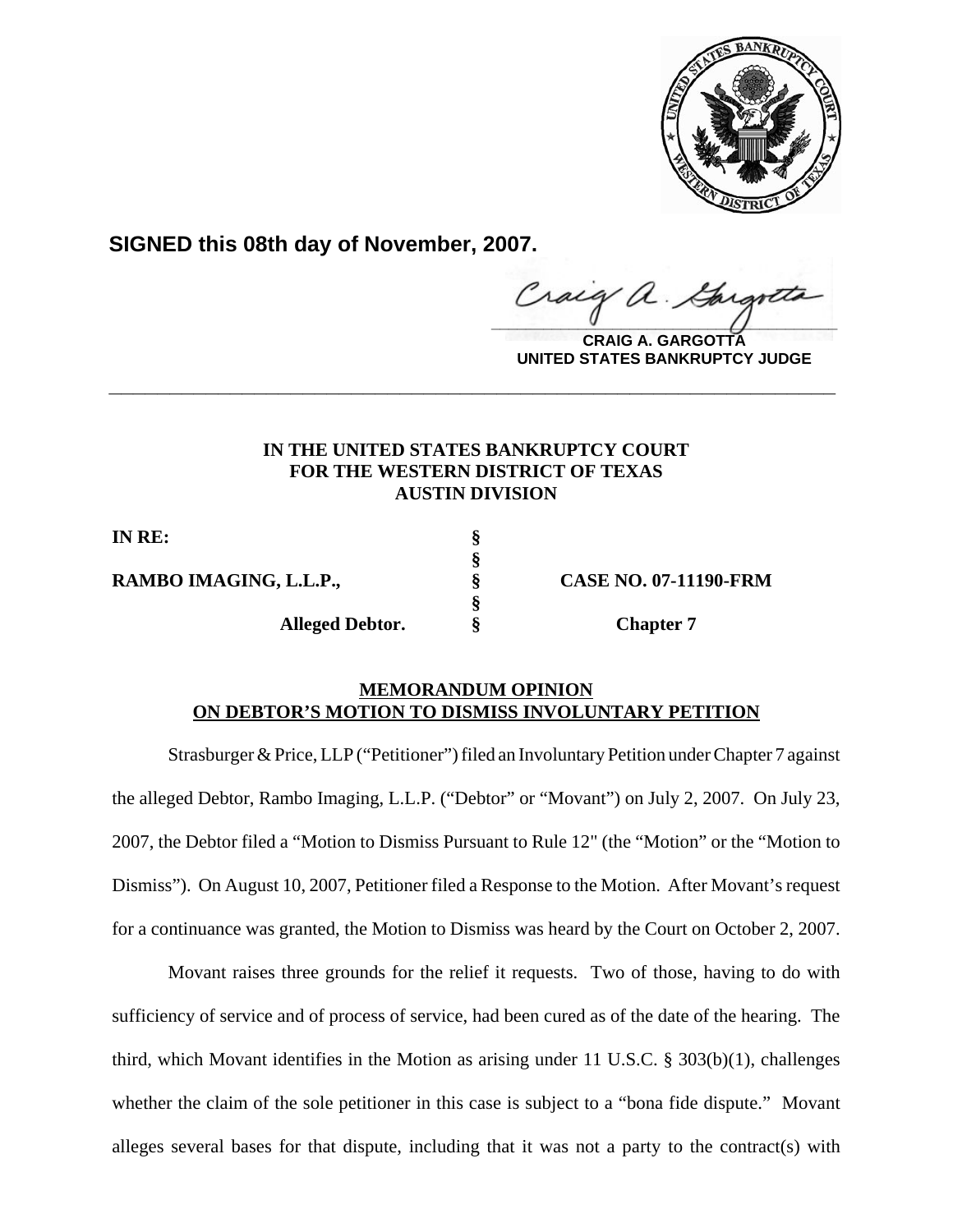Petitioner (because less than the required number of partners authorized the Petitioner's retention by the Debtor), that Petitioner's services were substandard and so, presumably, not worth the amount charged, and that the debt is subject to the defense that it was incurred under duress.

#### **Identification of the Authority for Movant's Request for Relief**

Critical at this juncture of these involuntary proceedings, however, is the fact that the Motion to Dismiss by its terms is brought under Rule 12 of the Federal Rules of Civil Procedure. It does not identify under which subsection of that Rule the Motion is brought. At the hearing Movant's counsel did state that the Motion was brought under both Rule 12(b), as a motion to dismiss (without identifying which of the grounds listed in that subsection applied), and under Rule 12(c), as a motion for judgment on the pleadings.

Federal Rule of Bankruptcy Procedure 1011(b) expressly provides that FRCP 12 applies to involuntary petitions ("Defenses and objections; when presented. Defenses and objections to the petition shall be presented in the manner prescribed by Rule 12 F.R.Civ.P."). Rule 12, of course, allows not only several types of dispositive motions to be filed, but also provides for the filing of an answer. In fact, after filing its Motion to Dismiss the Debtor on September 6, 2007, also filed an Original Answer and Counterclaim Subject to Debtor's Motion to Dismiss Under Rule 12.

A reference in Rule 1011(c), however, makes it abundantly clear that at least Rule 12(b) motions to dismiss may be brought with respect to an involuntary petition. *See* Fed.R.Bankr.P. 1011(c) ("Service of a motion under Rule 12(b) F.R.Civ.P. shall extend the time for filing and serving a responsive pleading as permitted by Rule 12(a) F.R.Civ.P."). Debtor's Motion to Dismiss is, therefore, properly brought under Rule 12(b).

A motion to dismiss under Rule 12(b) can be based on any of several grounds stated in that Rule–dismissal for lack of subject matter jurisdiction; for lack of personal jurisdiction; for improper venue; for insufficiency of process; for insufficiency of service of process; for failure to state a claim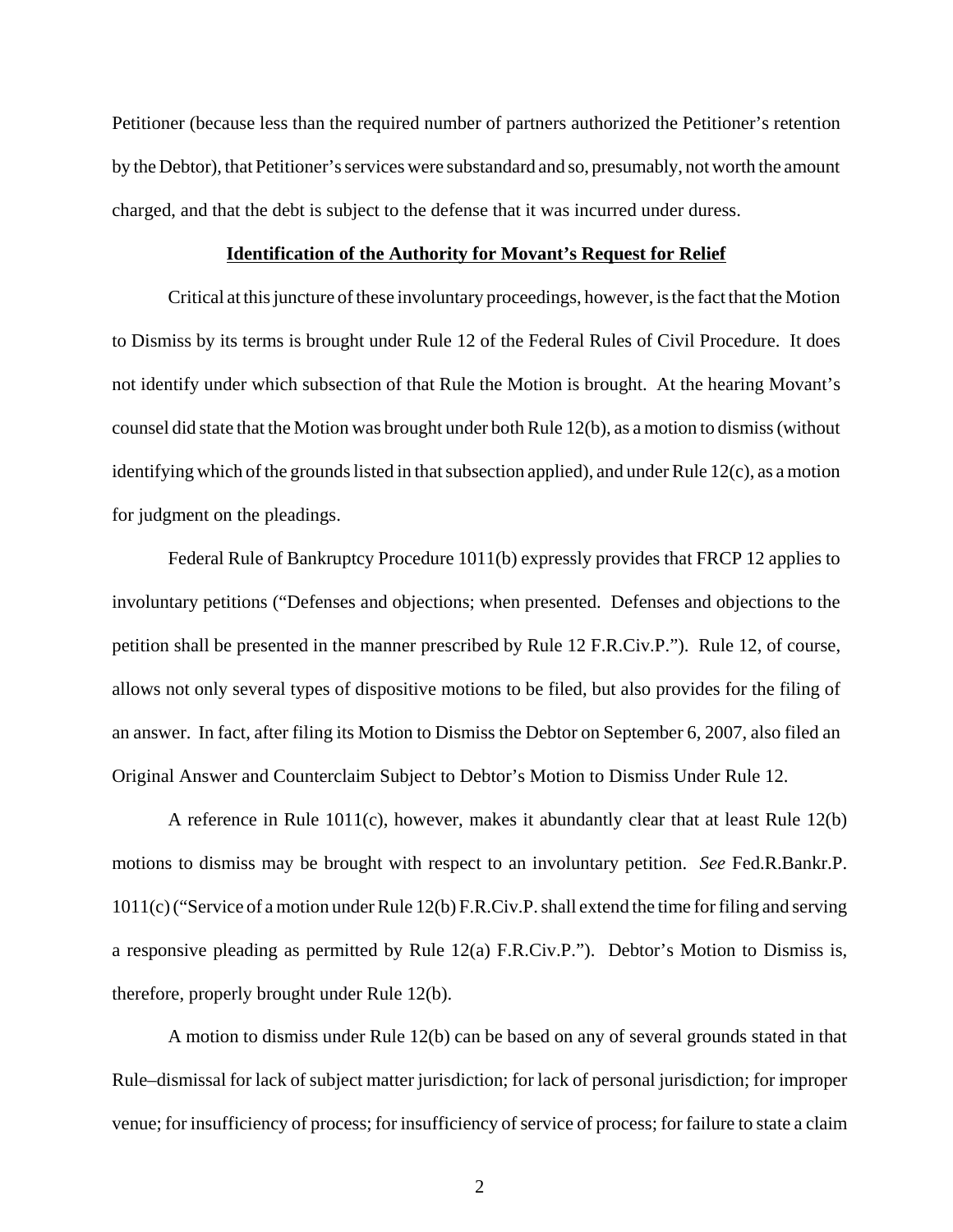upon which relief can be granted; and for failure to join a necessary party. Unfortunately, Movant failed to specify in the Motion to Dismiss the specific grounds for dismissal in this case, instead merely citing the underlying statute–§ 303(b)(1). Because Petitioner's response to the Motion to Dismiss shows that it assumed that the requested dismissal was based on Rule 12(b)(6), and because Debtor's arguments generally center on the sufficiency of Petitioner's pleading, it seems fair to infer that Debtor contends, under Rule 12(b)(6), that the Petition fails to state a claim upon which relief can be granted. There appears to be no dispute that Movant makes at least that argument.

Debtor's counsel, however, also made references to Petitioner's "standing" to file the involuntary petition. Debtor's argument seems to be that, if Petitioner could not prove each of the requirements in § 303(b) for filing an involuntary petition, it had no standing to file it and this court therefore has no jurisdiction. Such an argument would arise under Rule  $12(b)(1)$ , providing for dismissal for lack of subject matter jurisdiction. Whether the Court's subject matter jurisdiction is challenged is important in this case, because unlike when it considers a Rule 12(b)(6) motion, the court in determining a motion to dismiss under Rule  $12(b)(1)$  is not limited to the pleadings but may consider other evidence outside the pleadings. *E.g., Taylor v. Dam*, 244 F.Supp.2d 747, 753 (S.D. Tex. 2003) ("Thus, unlike a motion to dismiss under Rule 12(b)(6), when examining a motion to dismiss for lack of subject matter jurisdiction under Rule 12(b)(1), the district court is entitled to consider disputed facts as well as undisputed facts in the record."), *citing Clark v. Tarrant County*, 798 F.2d 736, 741 (5th Cir. 1986); *see also Den Norske Stats Oljeselskap As v. HeereMac V.O.F.*, 241 F.3d 420, 424 (5th Cir. 2001), *cert. denied,* 534 U.S. 1127 (2002) ("In ruling on a motion to dismiss for lack of subject matter jurisdiction, a court may evaluate (1) the complaint alone, (2) the complaint supplemented by undisputed facts evidenced in the record, or (3) the complaint supplemented by undisputed facts plus the court's resolution of disputed facts."), *quoting*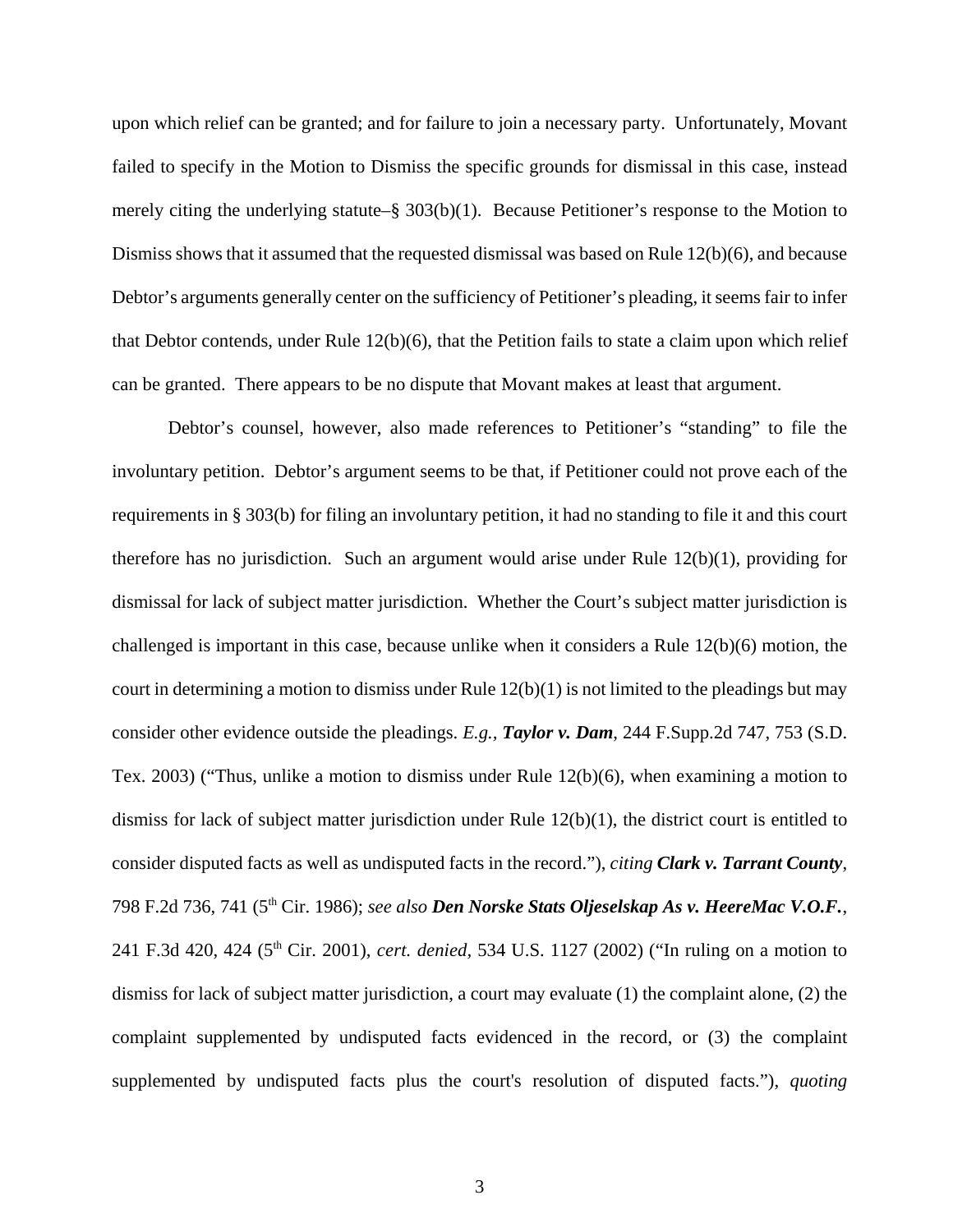**Barrera-Montenegro v. United States**, 74 F.3d 657, 659 (5<sup>th</sup> Cir. 1996). Movant argues that the

Court can and should look beyond the pleadings in deciding its Motion.

Movant's "standing" argument is based on 11 U.S.C. § 303(b). That Section provides, in relevant part:

An involuntary case against a person is commenced by the filing with the bankruptcy court of a petition under chapter 7 or 11 of this title--

(1) by three or more entities, each of which is either a holder of a claim against such person that is not contingent as to liability or the subject of a bona fide dispute as to liability or amount, or an indenture trustee representing such a holder, if such noncontingent, undisputed claims aggregate at least \$13,475 more than the value of any lien on property of the debtor securing such claims held by the holders of such claims;

(2) if there are fewer than 12 such holders, excluding any employee or insider of such person and any transferee of a transfer that is voidable under section 544, 545, 547, 548, 549, or 724(a) of this title, by one or more of such holders that hold in the aggregate at least \$13,475 of such claims . . ..

Movant cites two cases in support of its argument that § 303(b)'s requirements are jurisdictional and

require the Court to look beyond the pleadings: *In re Silverman*, 230 B.R. 46 (Bankr. D. N.J. 1998)

and *In re Iroquois Brands, Ltd.*, 1991 WL 639359 (Bankr. S.D. Tex.).

In *In re Silverman* the court had granted an alleged debtor's motion to dismiss an involuntary petition, stating that it had found that the petitioner did "not have standing under Code section 303(b)(1) to file an involuntary petition if his claim is the subject of a bona fide dispute." *Id.* at 48. There was no analysis or issue as to the jurisdictional nature, *vel non*, of § 303(b)(1), and no issue as to whether extrinsic evidence should be considered. Instead, the issues that the court actually addressed in the opinion related to the alleged debtor's request for punitive damages under § 303(i).

The decision in *Iroquois Brands* cited by Movant was vacated soon after it was issued. *See In re Iroquois Brands, Ltd.*, No. 91-01018, 1991 WL 639359, 1991 Bankr. LEXIS 1915 (Bankr. S.D. Tex. March 7, 1991), *vacated by* 1991 Bankr. LEXIS 2238 (Bankr. S.D. Tex. May 24, 1991). Even if it were still good law, the original decision in *Iroquois Brands* would be of little relevance here.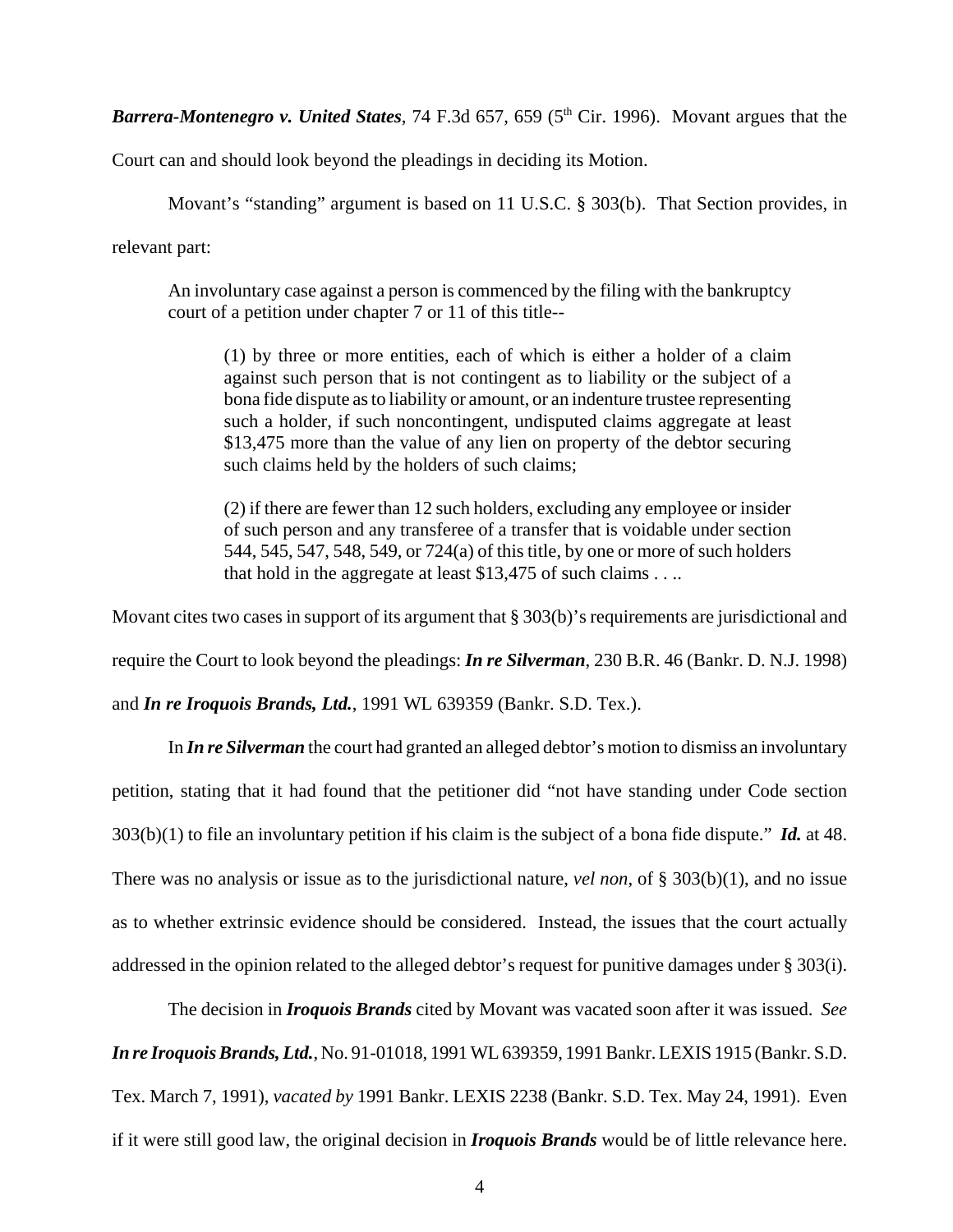In that case, the bankruptcy court examined whether the petitioners "had standing" to file the involuntary petition, inasmuch as the indenture agreement under which they held their debentures did not authorize that sort of action by individual debentureholders. It is true that the court spoke in terms of "jurisdiction." *In re Iroquois Brands, Ltd.*, No. 91-01018, 1991 WL 639359, at \* 2, 1991 Bankr. LEXIS 1915 at \* 5 (Bankr. S.D. Tex. March 7, 1991) ("The issue of lack of standing, one of the bases for Iroquois' Motion to Dismiss, raises the defense of lack of subject matter jurisdiction pursuant to F.R.Civ.P. 12(b)(1) as made applicable to this proceeding by B.R. 1011."), *vacated by* 1991 Bankr. LEXIS 2238 (Bankr. S.D. Tex. May 24, 1991). It also noted that standing cannot be inferred from the pleadings. *Id.*As in *Silverman*, however, the *Iroquois Brands* court provided no analysis and does not appear to have actually been presented with the issue of whether or not § 303(b)'s requirements are jurisdictional or whether or not extrinsic evidence should be considered, but rather only with the ultimate factual issue of whether or not the petitioning creditors were authorized to file the case. *See id.* 1991 WL 639359, at \*3, 1991 Bankr. LEXIS 1915 at \* 9 (dismissing the petition and noting that it "need not address . . . whether the petitioners have the requisite status as creditors under 11 U.S.C. § 303").

These two cases suffer from the same analytical flaw as others that speak in terms of jurisdiction when considering standing to file a bankruptcy petition. As the Fifth Circuit Court of Appeals in *In re Phillips*, 844 F.2d 230, 236 n.2 (5<sup>th</sup> Cir. 1988), concluded, "the courts holding that the issue is not jurisdictional generally have engaged in an analysis of the issue, while the courts holding that it is a matter of jurisdiction have not."

Section 303(b) determines whether a creditor is "eligible" to file the petition. *See* Official Form 5 for an Involuntary Petition (referring to § 303(b) requirements as determining whether the petitioner is "eligible" to file the involuntary petition). In the Fifth Circuit, however, it is clear that "eligibility does not raise an issue of subject matter jurisdiction." *Id.* In *Phillips***,** the Court of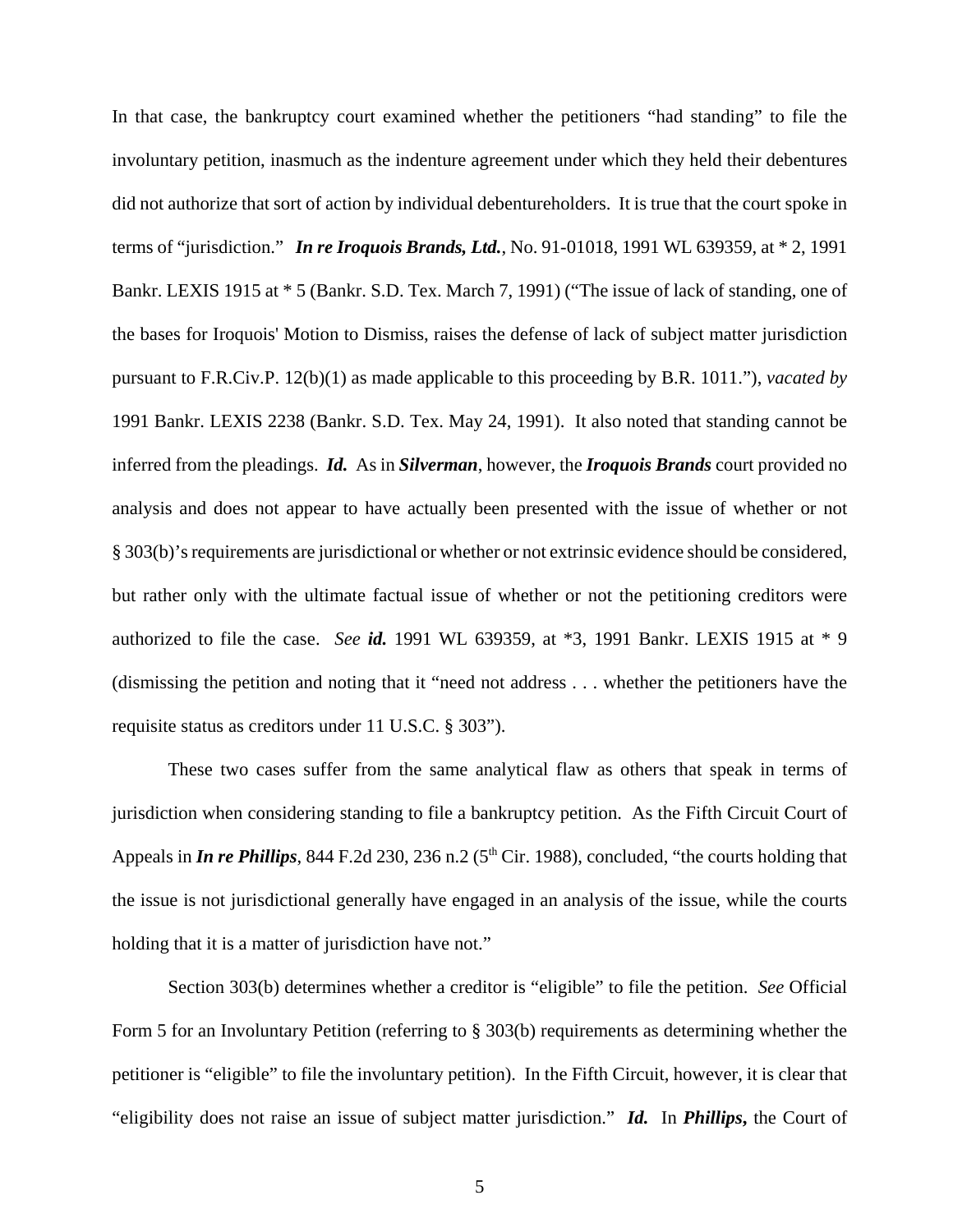Appeals addressed a debtor's eligibility under 11 U.S.C. § 109 to file a voluntary petition, but its analysis applies as well to the filing of an involuntary petition:

[S]ubject matter jurisdiction of the bankruptcy court comes from 28 U.S.C. § 1471 and 28 U.S.C. § 157, which provide that the bankruptcy courts shall have exclusive jurisdiction of all cases arising under Title 11. On the other hand, issues pertaining to whether a debtor meets the requirements of  $\S 109(g)(2)$  only "determine whether or not the court must dismiss the case. They are factual or legal questions which the court must determine. They are the issues raised by the pleadings. They are defenses not jurisdictional requirements."

*Id.*, *quoting In re Johnson*, 13 B.R. 342, 346 (Bankr. D. Minn.1981). Similarly, in *Abramson v.* **Boedeker**, 379 F.2d 741, 746 (5<sup>th</sup> Cir. 1967), in examining an involuntary petition under the Bankruptcy Act, the Court held "that allegations in the wording of the statute, although vulnerable to objection by the debtor-alleged-bankrupt . . ., are not 'jurisdictionally' defective.").

Based on the foregoing, this Court finds that the requirements of § 303(b) are not jurisdictional, and that it does have jurisdiction over this case. *See also In re Bowshier*, 313 B.R. 232, 239 (Bankr. S.D. Ohio 2004) ("The court concludes that section 303 requirements for the filing of an involuntary petition are nonjurisdictional in nature."). It therefore treats the Motion, to the extent brought under Rule 12(b), solely as a motion to dismiss under Rule 12(b)(6) for failure to state a claim for relief.

Finally, Movant's counsel at the hearing also made reference to the Motion to Dismiss as a motion for judgment on the pleadings under Rule 12(c). Because the analysis under Rule 12(b)(6) presents more complex issues than that under Rule 12(c), the Court will first address the latter.

#### **Judgment on the Pleadings**

Federal Rule of Civil Procedure Rule 12(c) provides, in relevant part, that "[a]fter the pleadings are closed but within such time as not to delay the trial, any party may move for judgment on the pleadings." In this case, the pleadings are not yet closed, inasmuch as the Petitioner's time to reply to the Debtor's counterclaim is tolled by the Petitioner's own Rule 12(b)(6) motion to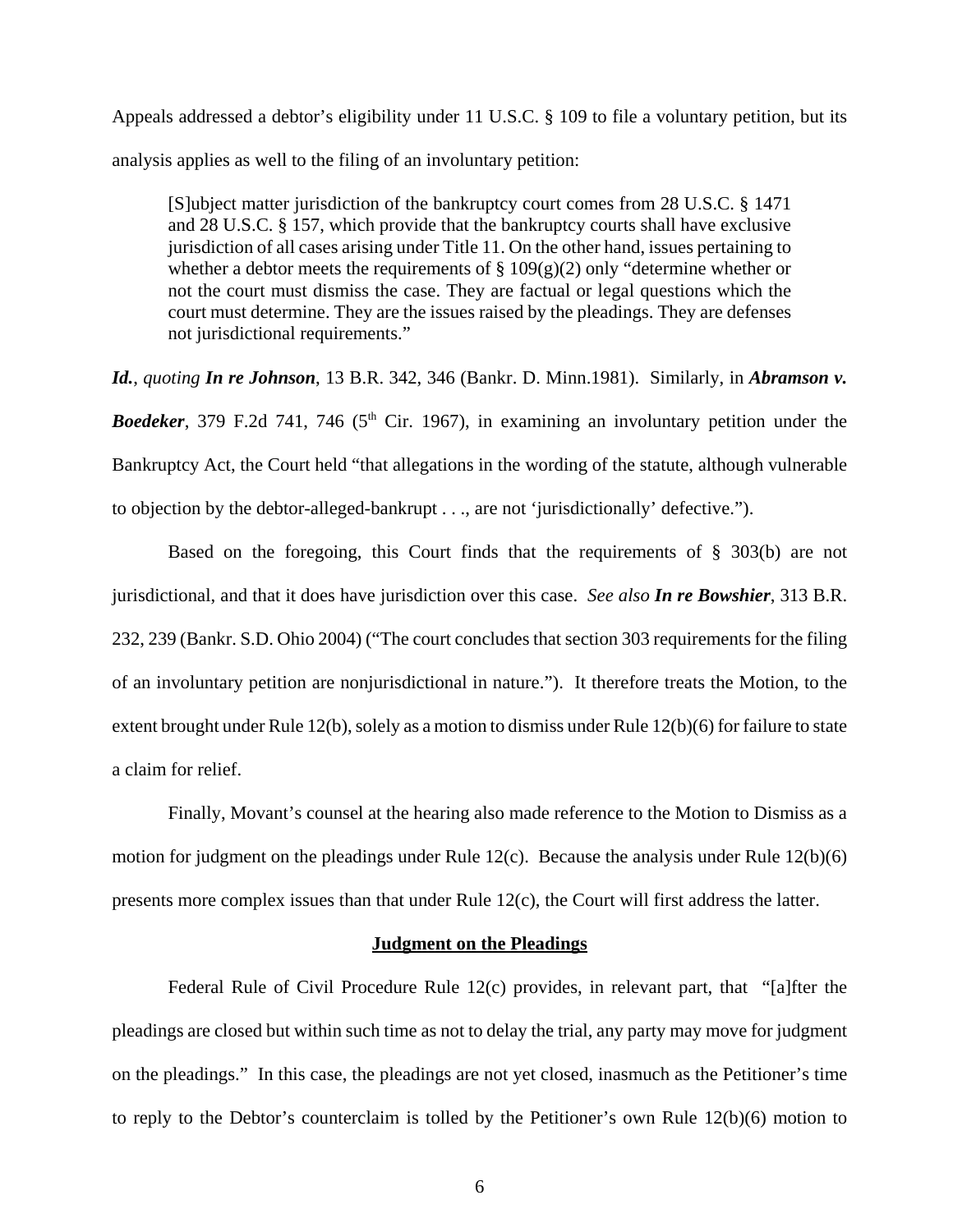dismiss that counterclaim. *See* docket entry # 21, Strasburger & Price's Motion to Dismiss Debtor's Counterclaim; Rule 12(a)(4) ("Unless a different time is fixed by court order, the service of a motion permitted under this rule alters these periods of time as follows . . . if the court denies the motion or postpones its disposition until the trial on the merits, the responsive pleading shall be served within 10 days after notice of the court's action . . ..").

For that reason, the Court finds that the Motion to Dismiss, to the extent brought under Rule 12(c), should be denied as premature. *See Nortel Networks Ltd. v. Kyocera Wireless Corp.*, 2002 WL 31114077,  $*1$  n.1 (N.D. Tex.) (holding that motion for judgment on the pleadings was timely since a reply to the defendant's counterclaim had been filed the day before the motion, and noting that "Rule 7(a) provides that the pleadings are closed upon the filing of a complaint and answer, unless a counterclaim, cross-claim, or third-party claim is interposed, in which event the filing of a reply, cross-claim answer, or third-party answer normally will mark the close of the pleadings."), *quoting* Wright, C.A. & Miller, A.R., **Federal Practice and Procedure** § 1367, at pp. 5012-13 (1990) (footnotes omitted).

Thus, the Court proceeds to determine the Motion solely under Rule 12(b)(6).

## **Dismissal for Failure to State a Claim: Whether the Petition Is Deficient on Its Face**

In general, consideration of matters beyond the complaint is improper in context of motion to dismiss under Rule 12(b)(6). *Spivey v. Robertson*, 197 F.3d 772, 774 (5<sup>th</sup> Cir. 1999) ("This court will not look beyond the face of the pleadings to determine whether relief should be granted based on the alleged facts . . .."), *cert. denied,* 530 U.S. 1229 (2000). Movant's counsel, in argument at the hearing, expressly acknowledged that Petitioner would expect that the Court was limited to considering only the pleadings in deciding the Motion, as it would ordinarily be in deciding a motion to dismiss for failure to state a claim upon which relief can be granted. Consistent with this Rule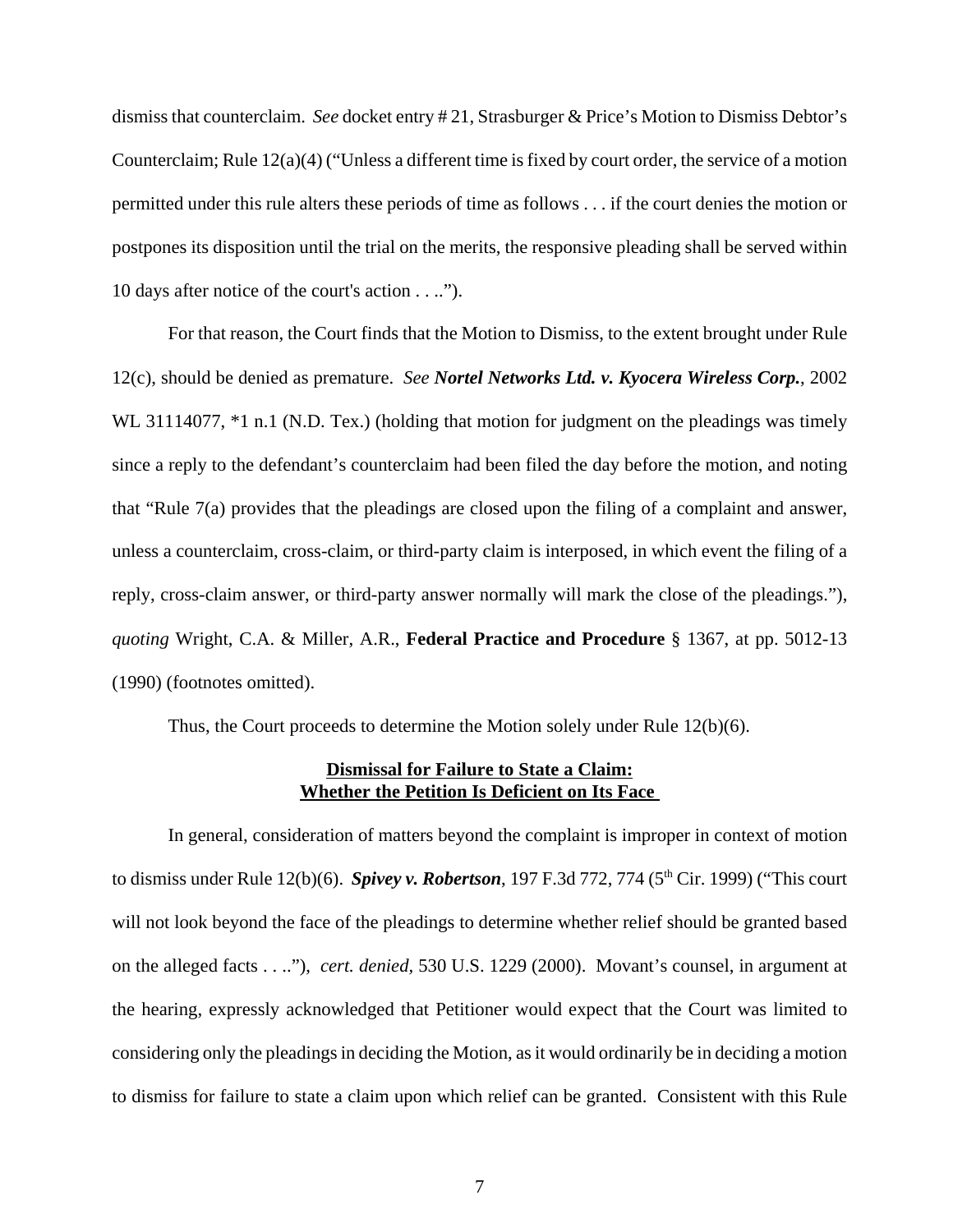12(b)(6) standard, Movant's threshold argument is that the Petition on its face is so deficient as to require dismissal.

Movant also asserts, however, that the burden of proof at a hearing on a Rule 12(b)(6) motion to dismiss an involuntary petition is that applicable to a "reverse summary judgment," which Movant claims is that the Petitioner must prove that there is absolutely no question regarding the validity and amount of Petitioner's claim, and/or that there is "no more than a scintilla of evidence" and "no dispute as to the law" that supports Petitioner's claim.

The Court rejects this argument. It does agree, however, and the Petitioner in this case concedes, that the latter bears the burden of proof on the Debtor's Motion to Dismiss. However, the Court agrees with Petitioner that, for purposes of a Rule  $12(b)(6)$  motion to dismiss–even when applied to an involuntary petition–the "complaint" is construed in the light most favorable to the "plaintiff," and all facts alleged by it are accepted as true. *Woodard v. Andrus*, 419 F.3d 348, 351  $(5<sup>th</sup> Cir. 2005)$  ("The complaint must be liberally construed, with all reasonable inferences drawn in the light most favorable to the plaintiff."); *accord, Causey v. Sewell Cadillac-Chevrolet, Inc.*, 394 F.3d 285, 288 (5th Cir. 2004); *Rascon v. Austin I.S.D.,* 2006 WL 2045733, \*2 (W.D. Tex.). The "reverse summary judgment" standard urged by the Movant is contrary to these well-established presumptions.

It does appear, however, that the courts' general approach to reviewing the sufficiency of a complaint under Rule 12(b)(6) has recently been "reinterpreted." The standard had been wellestablished, as described by the Fifth Circuit Court of Appeals:

Motions to dismiss for failure to state a claim are appropriate when a defendant attacks the complaint because it fails to state a legally cognizable claim. Fed. R. Civ. P. 12(b)(6). The test for determining the sufficiency of a complaint under Rule 12(b)(6) was set out by the United States Supreme Court as follows: "[A] complaint should not be dismissed for failure to state a claim unless it appears beyond doubt that the plaintiff can prove no set of facts in support of his claim which would entitle him to relief." *Conley v. Gibson*, 355 U.S. 41, 45-46 (1957). *See also Grisham v. United States*, 103 F.3d 24, 25-26 (5<sup>th</sup> Cir. 1997).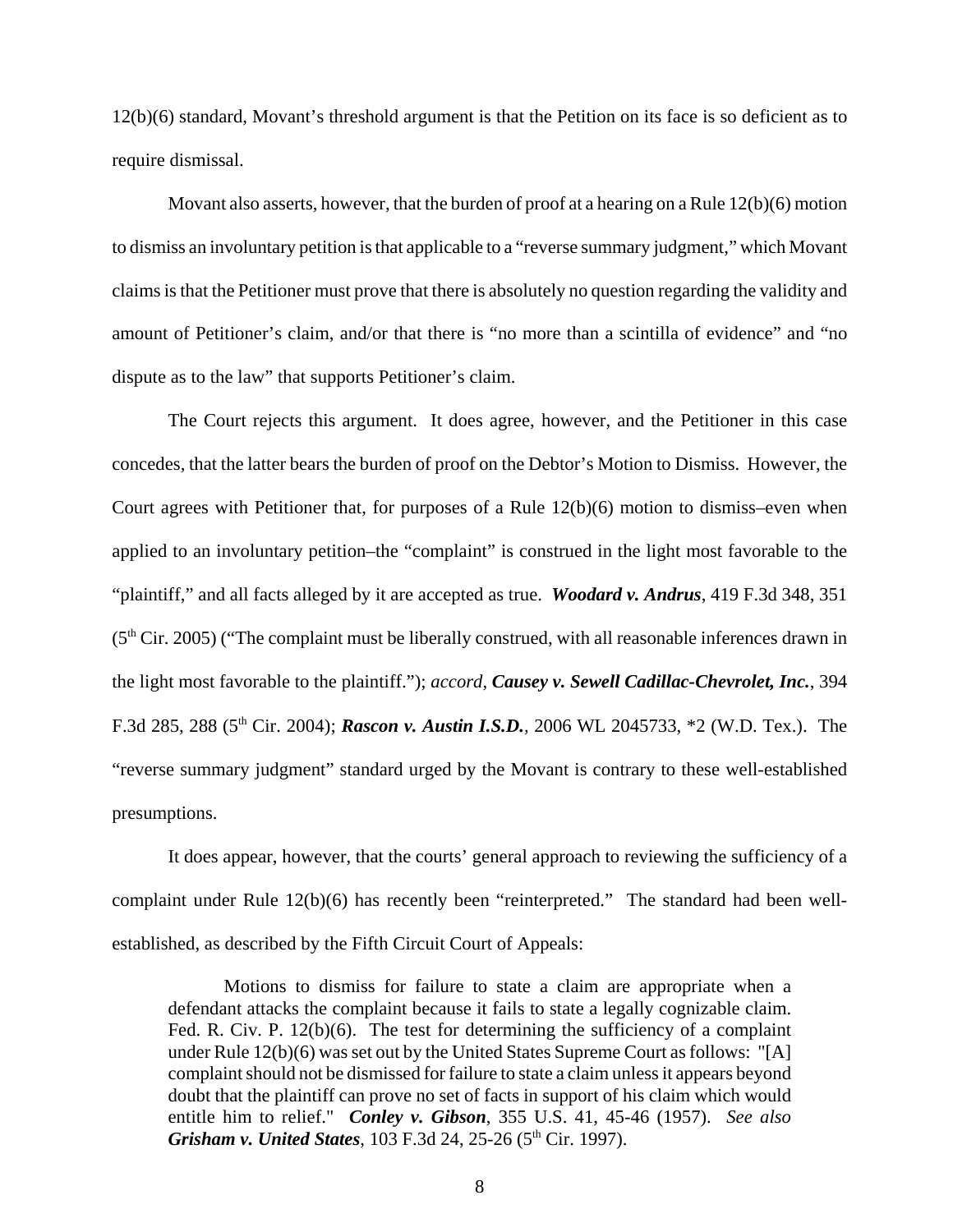Subsumed within the rigorous standard of the *Conley* test is the requirement that the plaintiff's complaint be stated with enough clarity to enable a court or an opposing party to determine whether a claim is sufficiently alleged. *Elliott v. Foufas*,  $867$  F.2d 877, 880 (5<sup>th</sup> Cir. 1989). Further, "[t]he plaintiff's complaint is to be construed in a light most favorable to the plaintiff, and the allegations contained therein are to be taken as true." *Oppenheimer v. Prudential Sec. Inc.*, 94 F.3d 189, 194 ( $5<sup>th</sup>$  Cir. 1996). This is consistent with the well-established policy that the plaintiff be given every opportunity to state a claim. *Hitt* [*v. City of Pasadena*], 561 F.2d [606,] 608 [ $(5<sup>th</sup> Cir. 1977)$ ]. In other words, a motion to dismiss an action for failure to state a claim "admits the facts alleged in the complaint, but challenges plaintiff's rights to relief based upon those facts." *Tel-Phonic Servs., Inc. v. TBS Int'l, Inc.*, 975 F.2d 1134, 1137 ( $5<sup>th</sup>$  Cir. 1992). Finally, when considering a Rule 12(b)(6) motion to dismiss for failure to state a claim, the district court must examine the complaint to determine whether the allegations provide relief on any possible theory. *Cinel v. Connick*, 15 F.3d 1338, 1341 (5<sup>th</sup> Cir. 1994).

*Ramming v. United States*, 281 F.3d 158, 161-62 (5<sup>th</sup> Cir. 2001), *cert. denied sub nom*, *Cloud v. U.S.*,

536 U.S. 960 (2002); *see also In re Calloway*, 70 B.R. 175, 179 (Bankr. N.D. Ind. 1986) ("As is generally true, motions to dismiss involuntary petitions pursuant to Bankruptcy Rule 1011(b) and Fed.R.Civ.P. 12(b) are disfavored and should not be granted unless it appears certain that the petitioners would not be entitled to an order for relief under any facts they could prove in support of their allegations. The petition is to be construed in a light most favorable to the petitioners, whose allegations are taken as true.").

It is this "rigorous standard of the *Conley* test" that appears to have been modified by the Supreme Court recently, in *Bell Atlantic Corp. v. Twombly*, U.S. U.S. 127 S.Ct. 1955 (2007). In *Bell Atlantic*, the Court expressly rejected the "no set of facts" language in *Conley* and substituted instead a "plausibility" standard: a complaint must state sufficient facts that plausibly suggest (rather than being merely consistent with) the plaintiff's entitlement to relief. Specifically, the Court criticized those decisions that have interpreted the "no set of facts" language in *Conley* literally and in isolation as creating a standard under which "any statement revealing the theory of the claim will suffice unless its factual impossibility may be shown from the face of the pleadings .

. ." *Id.* at \_\_\_\_\_\_, 127 S.Ct. at 1968.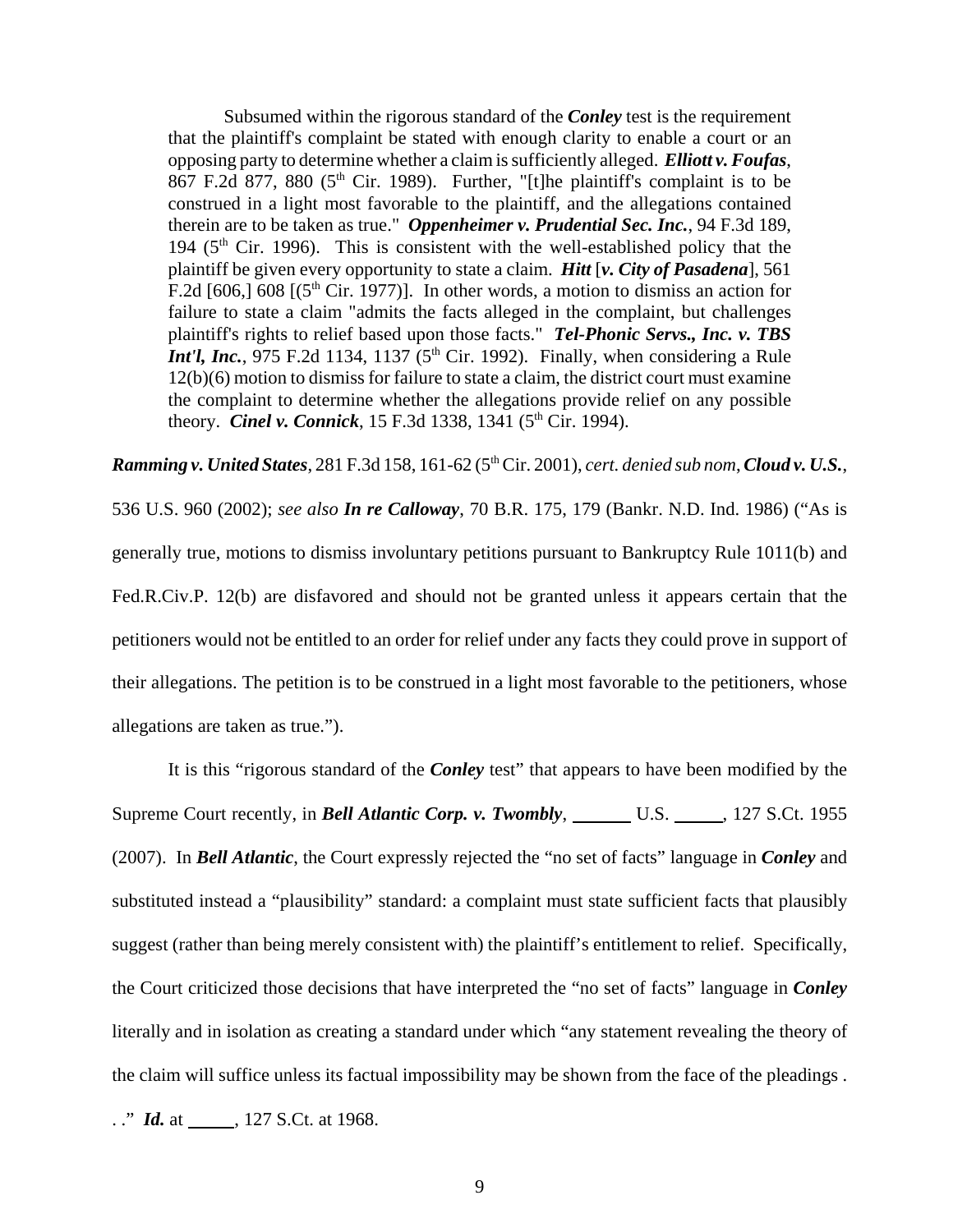While rejecting the particular language used by the *Conley* Court as it had been subsequently interpreted and applied by some courts, the *Bell Atlantic* Court nevertheless insisted that *Conley* had merely been misunderstood and that it was not establishing a new, more stringent standard. Instead, the Court stated that its "analysis comports with this Court's statements in the years since *Conley*." Indeed, much of the analysis in *Bell Atlantic* does not differ significantly from how courts have applied Rule 12(b)(6) in the past:

Federal Rule of Civil Procedure 8(a)(2) requires only "a short and plain statement of the claim showing that the pleader is entitled to relief," in order to "give the defendant fair notice of what the . . . claim is and the grounds upon which it rests," *Conley v. Gibson*, 355 U.S. 41, 47, 78 S.Ct. 99, 2 L.Ed.2d 80 (1957). While a complaint attacked by a Rule 12(b)(6) motion to dismiss does not need detailed factual allegations, . . . a plaintiff's obligation to provide the "grounds" of his "entitle[ment] to relief" requires more than labels and conclusions, and a formulaic recitation of the elements of a cause of action will not do . . .. Factual allegations must be enough to raise a right to relief above the speculative level, see 5 C. Wright  $\&$  A. Miller, **Federal Practice and Procedure** § 1216, pp. 235-236 (3d ed. 2004) . . . ("[T]he pleading must contain something more ... than ... a statement of facts that merely creates a suspicion [of] a legally cognizable right of action"), . . . on the assumption that all the allegations in the complaint are true (even if doubtful in fact) . . ...

*Id.* at \_\_\_\_\_\_, 127 S.Ct. at 1964-65 (citations and footnote omitted). Further, although the *Bell Atlantic* Court was examining an action brought under the Sherman Act, it noted that "for most types of cases, the Federal Rules eliminated the cumbersome requirement that a claimant 'set out in *detail* the facts upon which he bases his claim," *Id.* at \_\_\_\_\_, 127 S.Ct. at 1965, *quoting, with emphasis added, Conley v. Gibson*, 355 U.S. 41, 47 (1957).

It is well-established that, "Rule 8 of the Federal Rules of Civil Procedure, 28 U.S.C.A., provides that a pleading shall set forth a short, plain statement of the claim showing that the pleader is entitled to relief." *Black v. First Nat. Bank of Mobile, Ala.*, 255 F.2d 373, 375 (5<sup>th</sup> Cir. 1958) (also noting that "[a]bsent from this rule is the old requirement of common law and code pleading that the pleader set forth 'facts' constituting a cause of action") (internal quotations omitted), *citing John Walker & Sons v. Tampa Cigar Co., 197 F.2d 72, 73 (5<sup>th</sup> Cir. 1952). Rule 8(a), of course,*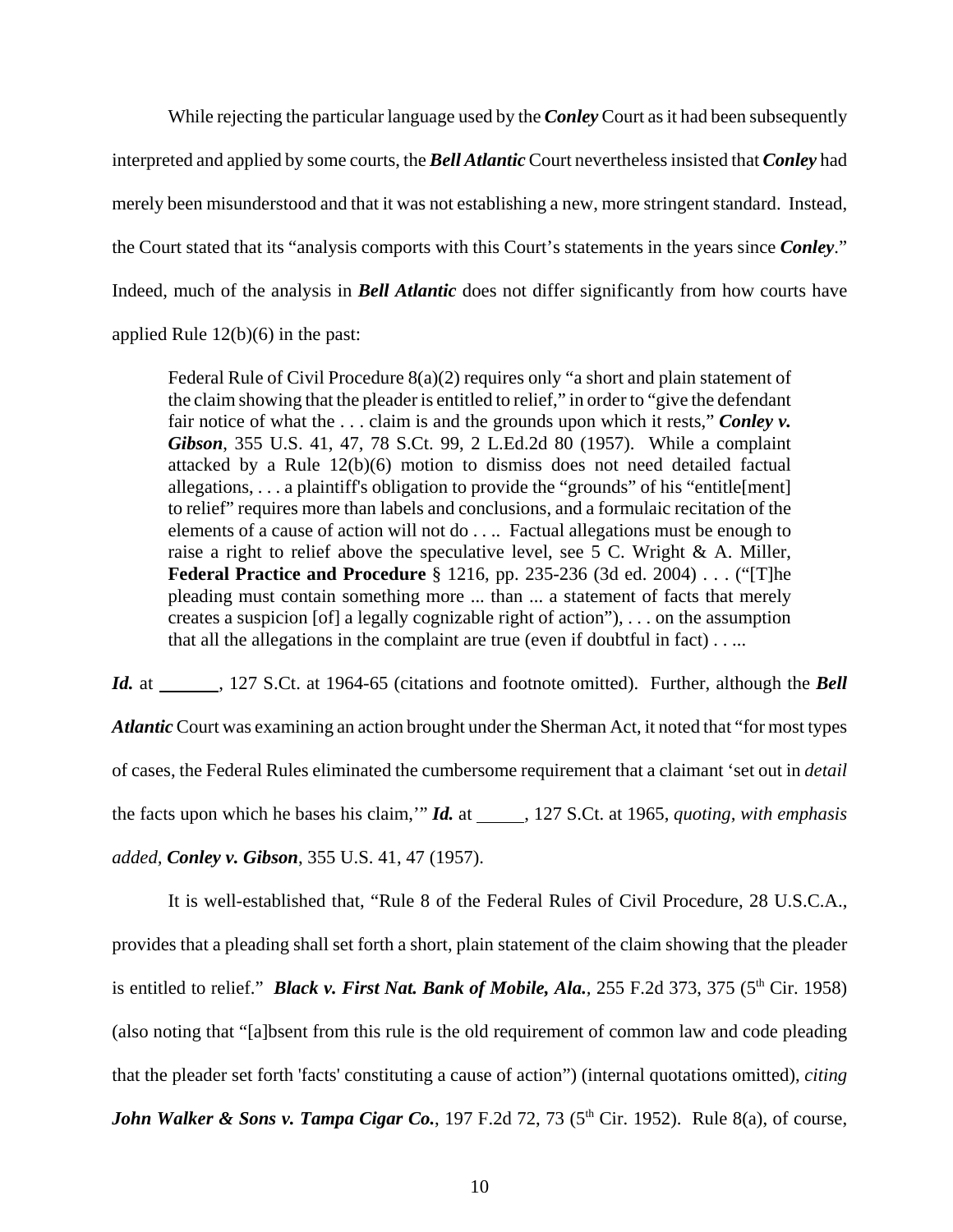prescribes the general rules of pleading for claims for relief and is incorporated and made applicable to an involuntary proceeding under Fed.R.Bankr.P. 1018. *See also In re Alta Title Co.,* 55 B.R. 133, 141-42 (Bankr. Utah 1985) ("While it is conceivable that an involuntary petition might be so clearly defective on its face as to warrant dismissal, generally it should be treated with the same liberality as a civil complaint.") (footnotes omitted); *In re Longhorn 1979-II Drilling Program*, 32 B.R. 923, 926 (Bankr. Okla. 1983) ("An involuntary petition for bankruptcy is considered with all the liberality of the usual civil complaint."), *citing Abramson v. Boedeker*, 379 F.2d 741 (5th Cir.), *cert. denied,* 389 U.S. 1006 (1967) (same, with respect to the Bankruptcy Act's provisions on involuntary filings).

In *Bell Atlantic*, however, the Court noted that:

Rule 8(a)(2) still requires a "showing," rather than a blanket assertion, of entitlement to relief. Without some factual allegation in the complaint, it is hard to see how a claimant could satisfy the requirement of providing not only "fair notice" of the nature of the claim, but also 'grounds' on which the claim rests. See 5 Wright & Miller § 1202, at 94, 95 (Rule 8(a) "contemplate[s] the statement of circumstances, occurrences, and events in support of the claim presented" and does not authorize a pleader's "bare averment that he wants relief and is entitled to it").

*Id.* at , 127 S.Ct. at 1965 n.3.

With this background in mind, then, the Court examines the Petitioner's pleading in this case for its sufficiency. Specifically, Debtor alleges that the Petitioner's use of Official Form 5 for an Involuntary Petition, without further detail or support, is insufficient in this case (and perhaps in all cases, given the language of the Form) to state a prima facie case for relief under the Involuntary Petition.

The Form, as completed by Petitioner by the checking of applicable boxes, states only that:

- Equal Petitioner(s) are eligible to file this petition pursuant to 11 USC  $\S$  303(b).
- $\boxtimes$  The debtor is a person against whom an order for relief may be entered under title 11 of the United States Code.
- $\boxtimes$  The debtor is generally not paying such debtor's debts as they become due, unless such debts are the subject of a bona fide dispute as to liability or amount . . ..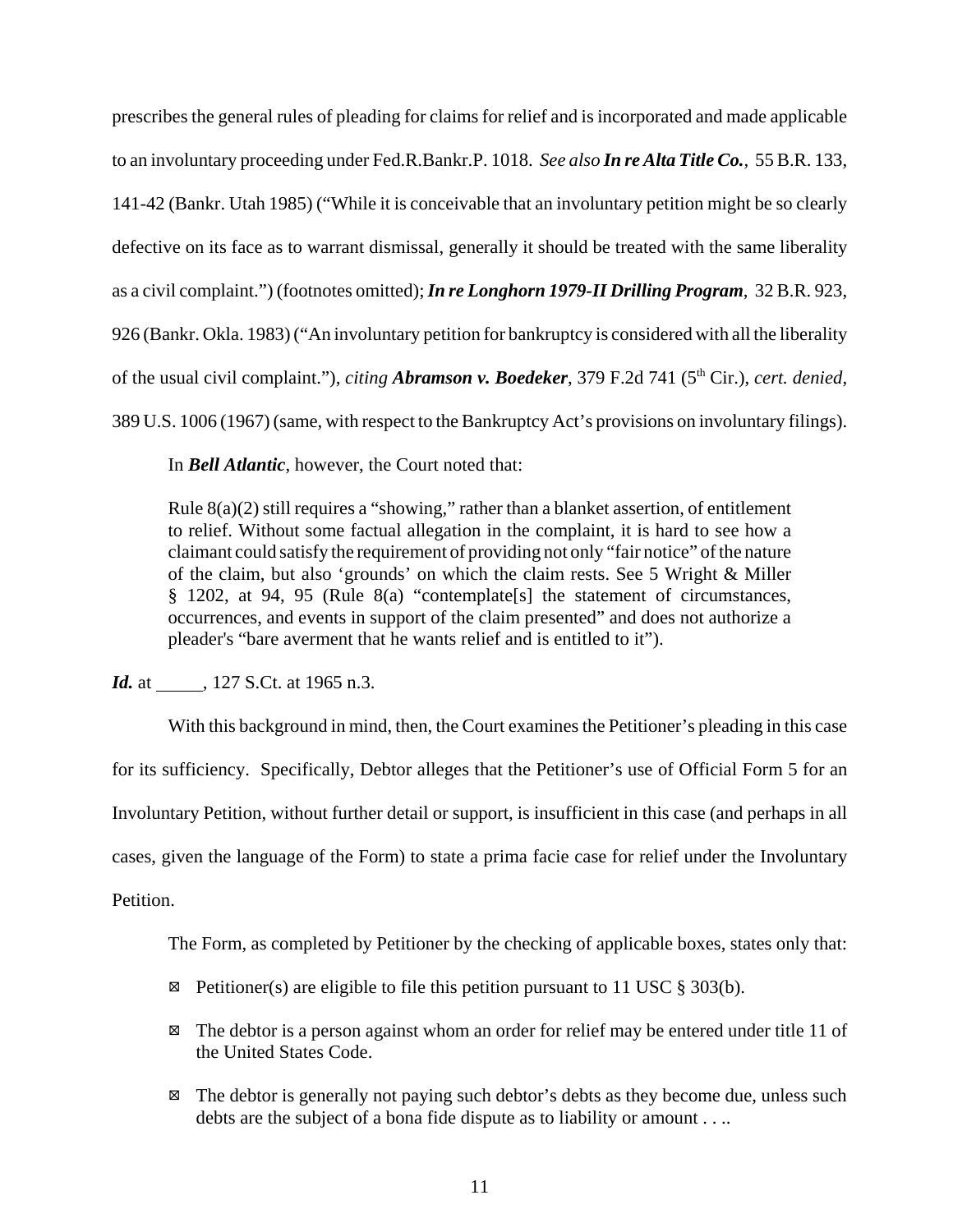On the second page of the Form, where it is asked to list information about all the petitioning creditors, Petitioner has listed only itself, has inserted "Fees for professional services rendered" under the heading of "Nature of Claim," and has listed \$218,613.21 under the heading "Amount of Claim."

Movant specifically contends that the Petition as so "drafted" does not allege facts showing that Petitioner's claim is not contingent or subject to a bona fide dispute as to liability or amount.

It is true, in general, for purposes of a Rule 12(b)(6) motion, that "[a]lthough complaint is to be liberally construed, it is still necessary that complaint contain more than bare assertions of legal conclusions." *Emery v. U.S.*, 920 F. Supp. 788 (W.D. Mich. 1996). Official Form 5 does contain only conclusions as to the "not contingent" and "not subject to a bona fide dispute" allegations of § 303(b)(1). The factual allegations necessary to support an involuntary petition, however, are relatively few and relatively simple (in concept at least, if not in proof). The Petition in this case shows that Petitioner asserts a claim, shows the amount of the claim and the nature of the claim and, through reference to § 303(b), incorporates allegations that address that section's requirements that the claim not be contingent nor the subject of a bona fide dispute.

Addressing facts similar to those in this case, the District Court in *In re McDougald*, 17 F.R.D. 2 (W.D. Ark. 1955), also considered an involuntary petition (albeit one brought under the Bankruptcy Act) that contained only allegations of the amount and nature of the claims of the petitioners. The *McDougald* Court affirmed the bankruptcy referee's decision to deny the motion to dismiss, specifically holding that "in the absence of affidavits or evidence to the contrary, the well pleaded allegations of the creditors' petition, for purposes of a motion to dismiss, must be accepted as true." *Id.* at 5. This Court agrees.

Moreover, the allegations that the claim is not contingent and is not the subject of a bona fide dispute are obviously both negative statements, such that the factual allegations necessary to support them would consist not of reciting facts, but rather of reciting the absence of facts indicating a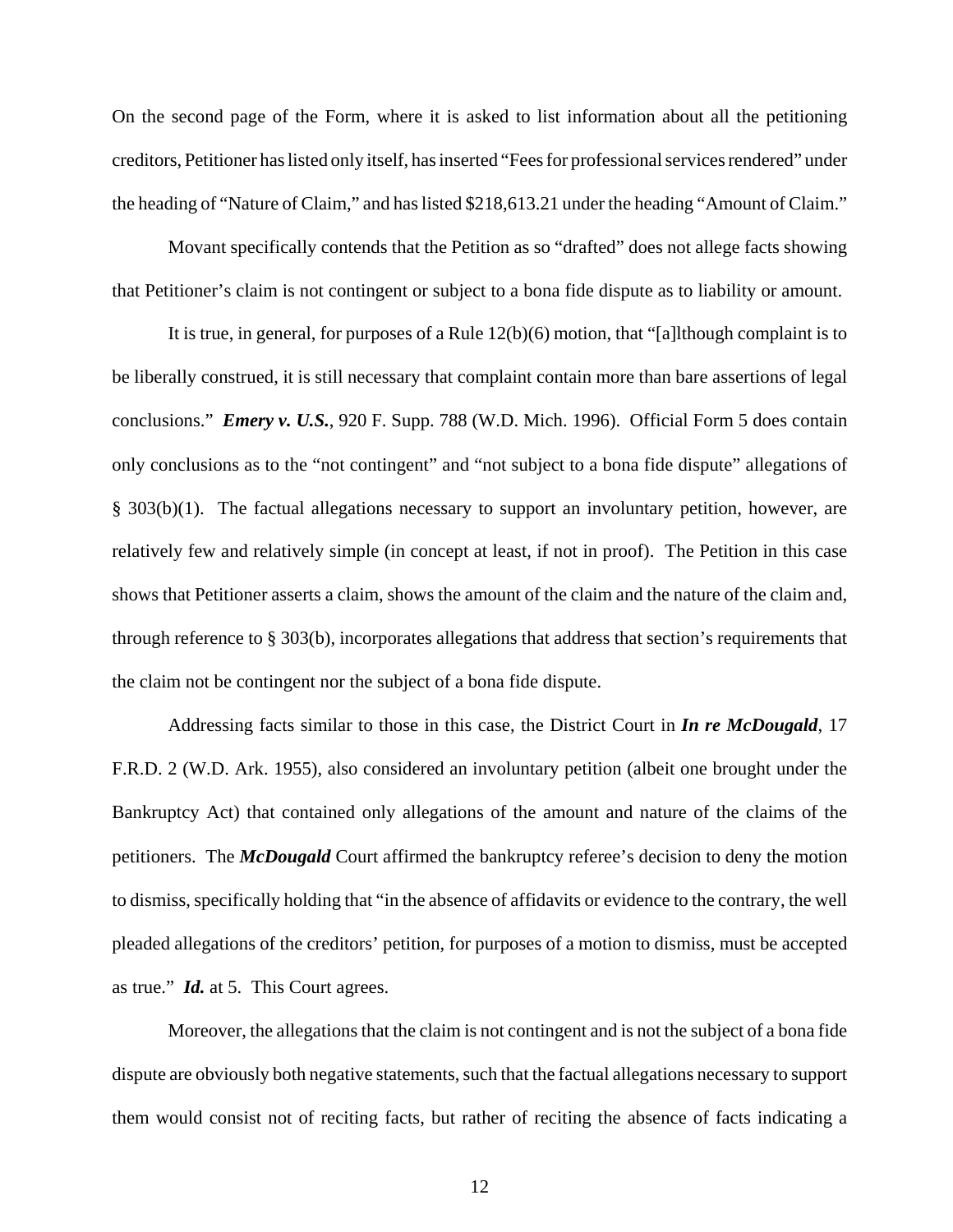contingency or a bona fide dispute. Such a showing requires no more, really, than an allegation that the claim is not contingent nor the subject of a bona fide dispute. That allegation may reasonably be inferred by the absence of facts that show there is some contingency or bona fide dispute. *Id.* At the least, by expressly alleging on the Official Form that it is eligible to be a petitioning creditor under § 303(b)(1), the Petitioner has incorporated that section's language to an extent that it should be considered to have made the allegation that its claim is not contingent nor subject to a bona fide dispute. Simply put, there is not much more the Petitioner could have said, and to require it to file a separate pleading with the words "the claim is not contingent nor the subject of a bona fide dispute" is to elevate form over substance in order to dispose of the matter on a procedural basis. There is a strong policy in favor of deciding litigation on the merits. *See Madison v. Purdy*, 410 F.2d 99 (5th Cir. 1969) (a motion to dismiss on the basis of pleadings alone should rarely be granted); *Hitt v. City* of Pasadena, 561 F.2d 606, 608 ( $5<sup>th</sup>$  Cir. 1977) (noting, in the context of a Rule 12(b)(6) motion, "the well-established policy that the plaintiff be given every opportunity to state a claim"); *see also Conley v. Gibson*, 355 U.S. 41, 48 (1957) ("The Federal Rules reject the approach that pleading is a game of skill in which one misstep by counsel may be decisive to the outcome and accept the principle that the purpose of pleading is to facilitate a proper decision on the merits.").<sup>1</sup>

<sup>1</sup> *Accord, Maty v. Grasselli Chemical Co.*, 303 U.S. 197, 200 (1938) ("Pleadings are intended to serve as a means of arriving at fair and just settlements of controversies between litigants. They should not raise barriers which prevent the achievement of that end."); *Sun Bank v. Pelican Homestead & Sav. Ass'n, 874 F.2d 274, 276 (5<sup>th</sup> Cir. 1989) ("The Federal Rules of* Civil Procedure are designed for the just, speedy, and inexpensive disposition of cases on their merits, not for the termination of litigation by procedural maneuver.") (footnotes omitted); *Lindsey v. Prive Corp.*, 161 F.3d 886 ( $5<sup>th</sup>$  Cir. 1998) (noting, in the context of a motion for default judgment, that there is "a strong policy in favor of decisions on the merits"), *citing* 10 Wright, C.A. et al., **Federal Practice & Procedure** § 2681, at 402 (2d ed. 1983); *Phillips v. Illinois Cent. Gulf R.R.*, 874 F.2d 984, 990 ( $5<sup>th</sup> Cir.$  1989) (noting, in the context of a motion to dismiss or transfer venue, "the policy of deciding disputes on the merits" and "the jurisprudential policy 'of removing whatever obstacles may impede an expedient and orderly adjudication of cases and controversies on their merits.'"), *quoting Goldlawr, Inc. v. Heiman*, 369 U.S. 463, 466-67 (1962).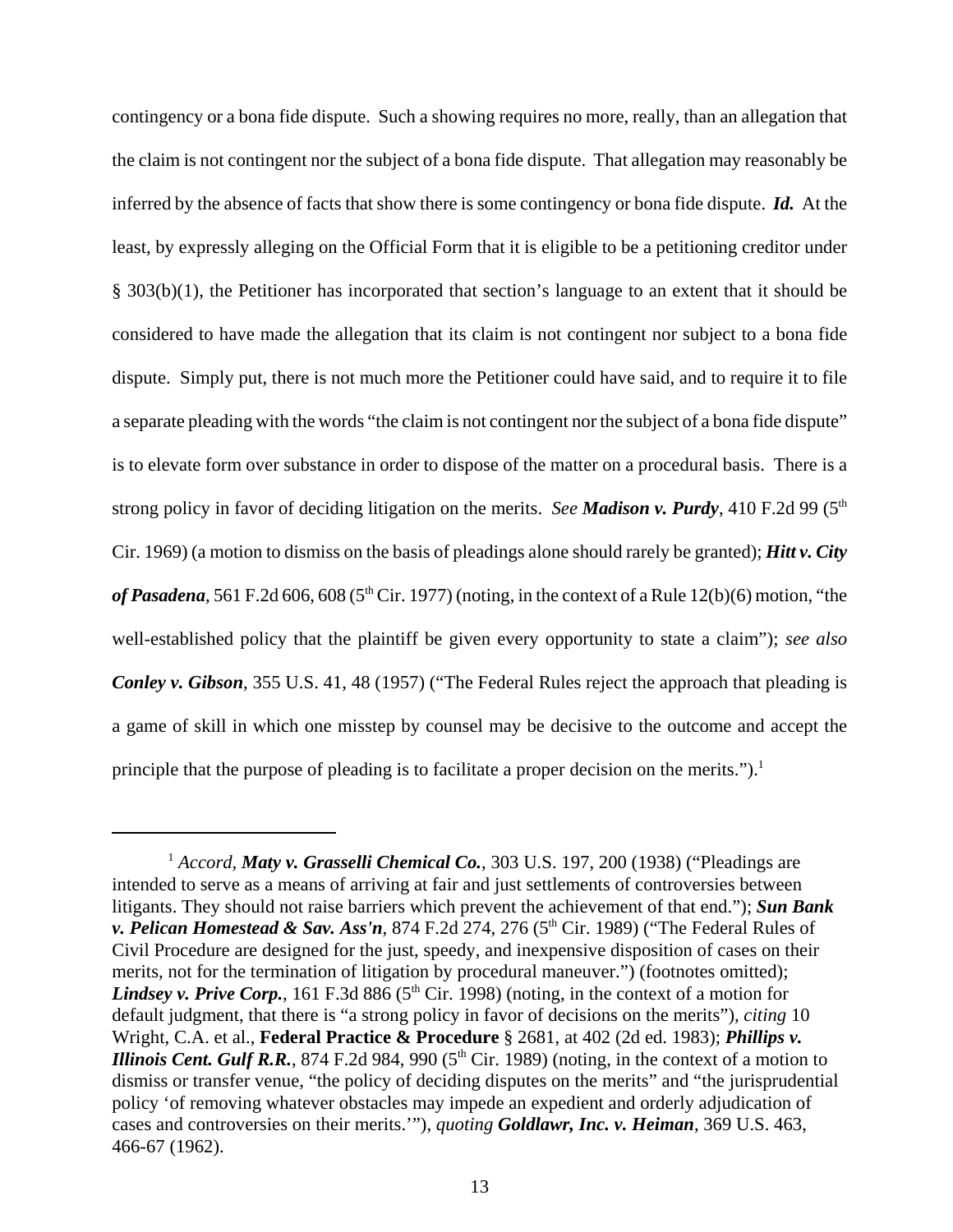Moreover, Petitioner's use of Official Form 5 differs qualitatively from a litigant's use of one of the forms found in the Appendix to the Federal Rules of Civil Procedure.<sup>2</sup> The latter are expressly illustrative only, and "plainly demonstrate" that "all the Federal Rules of Civil Procedure require is 'a short and plain statement of the claim' that will give the defendant fair notice of what the plaintiff's claim is and the grounds upon which it rests." *Conley v. Gibson*, 355 U.S. 41, 47-48 (1957) (footnote omitted); *see also Employers' Mut. Liability Ins. Co. of Wis. v. Blue Line Transfer Co.*, 2 F.R.D. 121, 123 (W.D. Mo. 1941) (the forms for complaints prescribed by the United States Supreme Court in adopting the Federal Rules of Civil Procedure "do not dispense with the necessity, as occasion may require, for a statement of certain details or particulars *which would enable the defendant more readily to prepare and file a responsive pleading"*) (emphasis added).

In contrast, the Official Forms promulgated in conjunction with the Federal Rules of Bankruptcy Procedure are, if not entirely and absolutely mandatory, certainly "expected" to be used by practitioners. Federal Rule of Bankruptcy Procedure 9009 provides that "[t]he Official Forms prescribed by the Judicial Conference of the United States shall be observed and used with alterations as may be appropriate." The instructions that accompany the Official Forms, however, note that "alteration will be appropriate in only rare circumstances." Introduction and General Instructions to Official and Procedural Bankruptcy Forms (also noting that, although the rule of substantial compliance applies, "[t]he Official Forms, accordingly, are obligatory in character"); *see also* Resnick, A., **Collier on Bankruptcy**,  $\P$  1002.02[1], p. 1002-3 (15<sup>th</sup> ed. 2007) ("The petition

 $2<sup>2</sup>$  There are a few other areas of the law besides bankruptcy, however, in which a litigant's use of an official form for a complaint under the Federal Rules of Civil Procedure also need not be supplemented by specific facts. *See e.g., McZeal v. Sprint Nextel Corp.*, 2007 WL 2683705, \*2 (Fed. Cir. 2007) (applying standards used by the Fifth Circuit in addressing Rule 12(b)(6) motions and noting that "a plaintiff in a patent infringement suit is not required to specifically include each element of the claims of the asserted patent" but may limit itself to Official Form 16 for its complaint).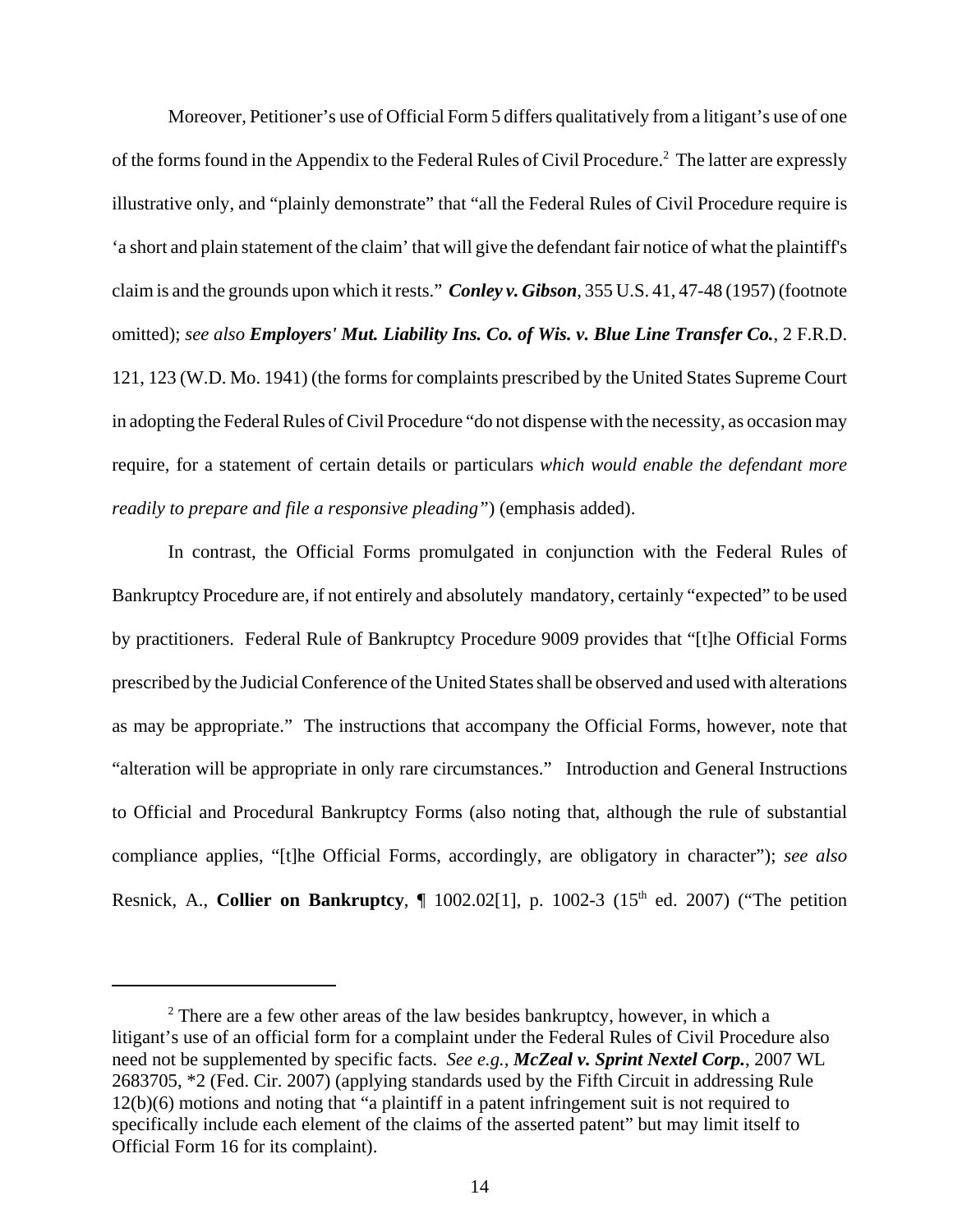commencing a case must conform to the appropriate Official Bankruptcy Form promulgated by the Judicial Conference of the United States.").

The relatively few courts that have addressed practitioners' changes to the Official Forms do not encourage that practice, emphasizing the need for uniformity and noting the many constituencies involved in reviewing and extracting information from the Forms. For example, in *In re Mitchell*, 255 B.R. 345, 363 (Bankr. D. Mass. 2000), where the court found that the debtors' affairs were not so complex that they warranted altering the Official Forms, it inferred from their failure to use those Forms that they intended to confuse rather than enlighten parties in interest about their economic circumstances. In *In re Orrison*, 343 B.R. 906, 909 (Bankr. N.D .Ind. 2006), the court examined an altered form of the voluntary petition, and warned against "[a]lterations that 'confuse[ ] and confound[ ] a streamlined administrative process,' . . . or which frustrate "a quick and easy comprehension of the information presented,'" noting generally that "[a]lthough Rule 9009 allows alterations to the official forms, that does not give parties a free pass to make whatever changes they want whenever they want to do so."

Admittedly, these cases involved alterations of the Official Forms that omitted and/or rearranged and/or obscured the information prescribed by the Official Forms, unlike the instant case involving the supplementation of that information. They nevertheless illustrate the courts' general approach to the use of the Official Forms–at a minimum, their use is strongly preferred, and their legal sufficiency is generally assumed–an assumption shared by not only the courts and the clerks but also by the parties. As the court in *In re Mack,* 132 B.R. 484, 484-85 (Bankr. M.D. Fla. 1991) noted:

Although F.R.B.P. 9009 permits flexibility in the arrangement of the contents and allows combinations of forms to permit economies in their use, the petition, schedules, and statements filed by a debtor must nevertheless substantially comply with and conform to the official forms. Advisory Committee Note to F.R.B.P. 9009. The forms of petition, schedules, and statements filed by the debtors in these cases fail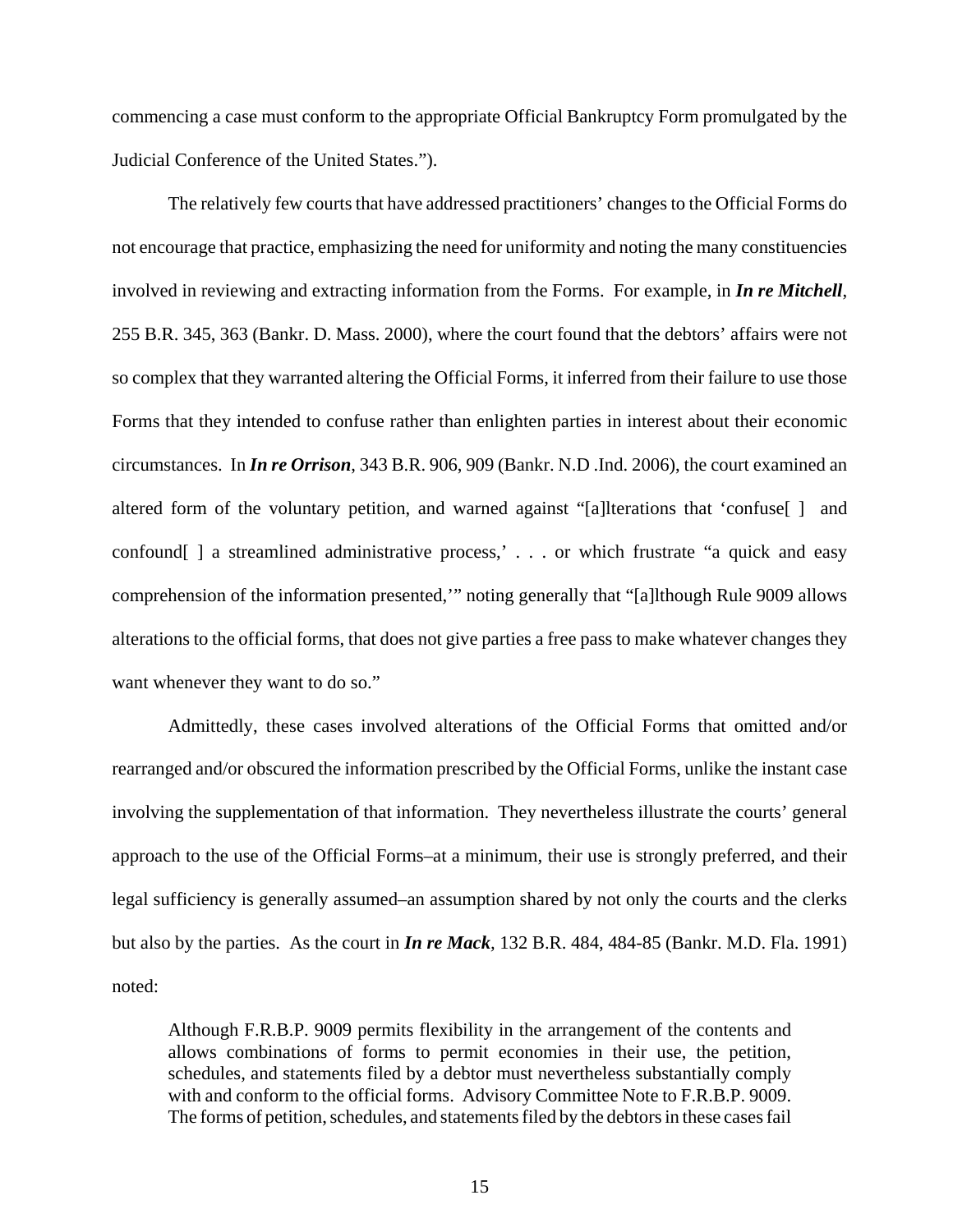this test of substantial compliance as to both their form and their content. They are therefore legally insufficient and unacceptable.

In addition, a review of the history of the Federal Rule of Bankruptcy Procedure governing petitions and involuntary filings supports the conclusion that the use of the Official Form in this case should be found sufficient to overcome the Rule 12(b)(6) challenge. The 1983 version of Rule 1003 governed the filing of an involuntary petition, and required substantial compliance with the then applicable Official Form for an Involuntary Petition:

## **Rule 1003. Involuntary Petition; Case Ancillary to Foreign Proceeding.**

(a) Commencement. A petition commencing an involuntary case shall be filed with the bankruptcy court and shall conform substantially to Official Form 11.

The Advisory Committee Notes to the 1983 version of Rule 1003 further provided that

Official Form No. 11 (Involuntary Case: Creditors' Petition), is prescribed for use by petitioning creditors to have a debtor's assets liquidated under chapter 7 of the Code or the business reorganized under chapter 11. *It contains the required allegations as specified in § 303(b) of the Code.* Official Form 12 is prescribed for use by fewer than all the general partners to obtain relief for the partnership as governed by § 303(b)(3) of the Code and Rule 1004(b).

Advisory Committee Notes (1983) to Fed.R.Bankr.P. 1003 (*emphasis added*). The allegations in now abrogated Official Form 11 that addressed the eligibility requirements set forth in § 303(b) are the same as those in the current Involuntary Petition Official Form 5. Although the Advisory Committee Notes to the current Form now also acknowledge that "[p]etitioners may wish to supplement the allegations set forth in the form with a further statement of facts," the Form used by Petitioner in this case seems to have been intended, at least by its drafters, to be generally legally sufficient to allege a petitioner's eligibility as part of its cause of action for involuntary relief.

Further, when an allegation in the involuntary petition was perceived to need additional factual support, the drafters of the Rules did expressly require that supplementation. Current Rule 1003, which now addresses the filing of involuntary petitions by transferees of claims, requires that the Official Involuntary Petition Form be supplemented to allege facts regarding the transfer to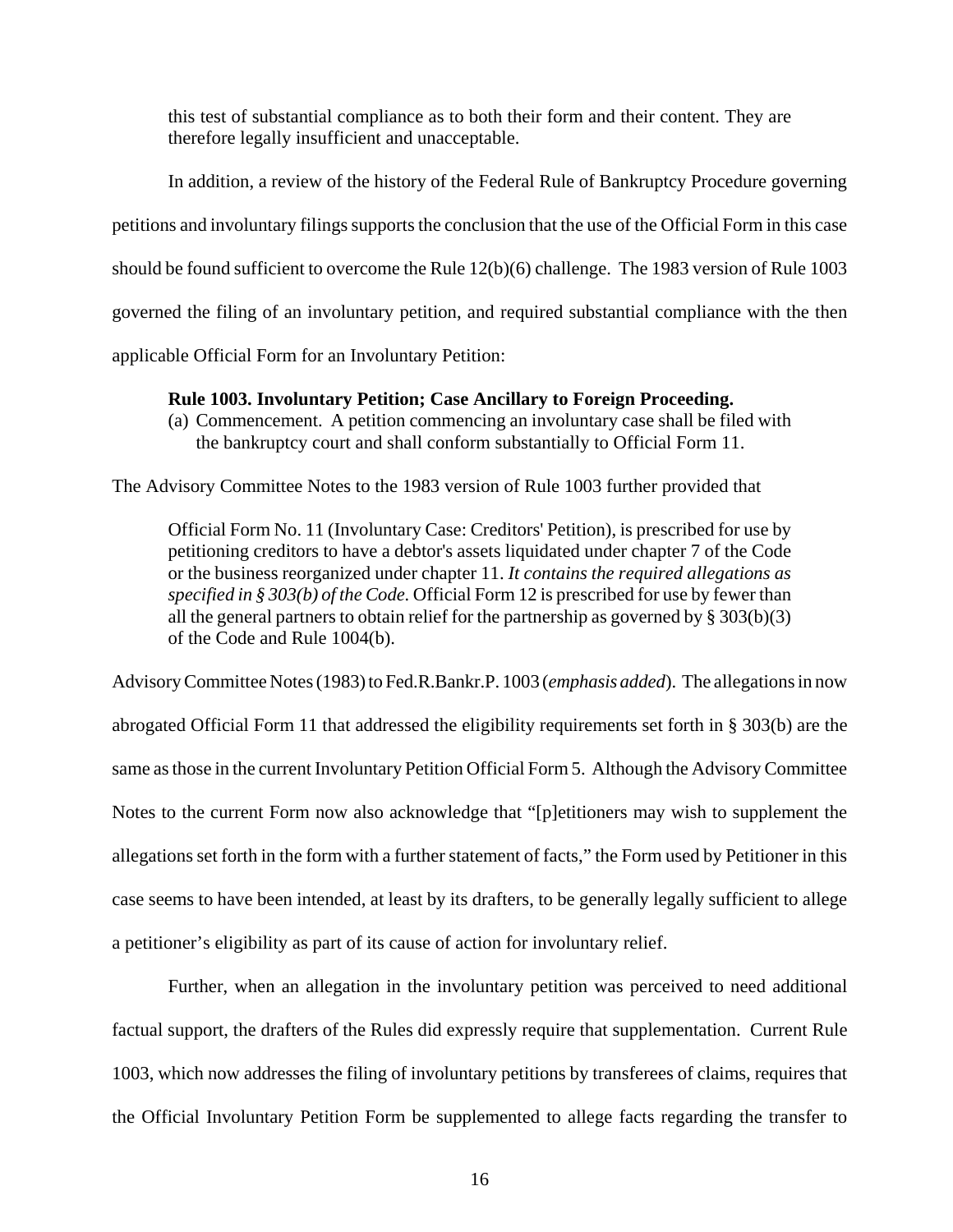support the allegation that the petitioner is "qualified." Fed.R.Bankr.P. 1003(a) ("A transferor or transferee of a claim shall annex to the original and each copy of the petition a copy of all documents evidencing the transfer, whether transferred unconditionally, for security, or otherwise, and a signed statement that the claim was not transferred for the purpose of commencing the case and setting forth the consideration for and terms of the transfer."). This requirement to supplement contrasts with the absence of any express requirement of, or even reference to, supplementation of the Official Form with regards to the allegation of a petitioner's general eligibility under § 303(b), further supporting the conclusion that the Official Form's allegations as to those requirements are sufficient at this stage of the proceedings.

Moreover, nothing in *Bell Atlantic* alters the general rule that, in considering a pleading challenged under Rule 12(b)(6), "[t]he plaintiff's complaint is to be construed in a light most favorable to the plaintiff, and the allegations contained therein are to be taken as true." *Oppenheimer v. Prudential Sec. Inc.*, 94 F.3d 189, 194 (5<sup>th</sup> Cir. 1996). This Court finds that, considering all of the foregoing and when viewed in the light most favorable to a petitioner, a properly completed Official Form 5, Involuntary Petition, will generally satisfy the notice requirements under Rules 7008, 1011, and 1018. As the Advisory Committee Notes to the Official Form state, "[a]dditional information concerning any allegation can be requested by the debtor as part of the discovery process." The Court agrees with Movant and the Advisory Committee Notes to the Form that, in some instances and for some allegations, the better practice may be, and the petitioner "may wish," to attach to the Official Form a pleading with more specific facts. The Court holds, however, that on its face the Petition in this case is not so deficient as to fail to give notice to Movant of Petitioner's claim to relief and that, therefore, the Petition should not be dismissed as facially insufficient.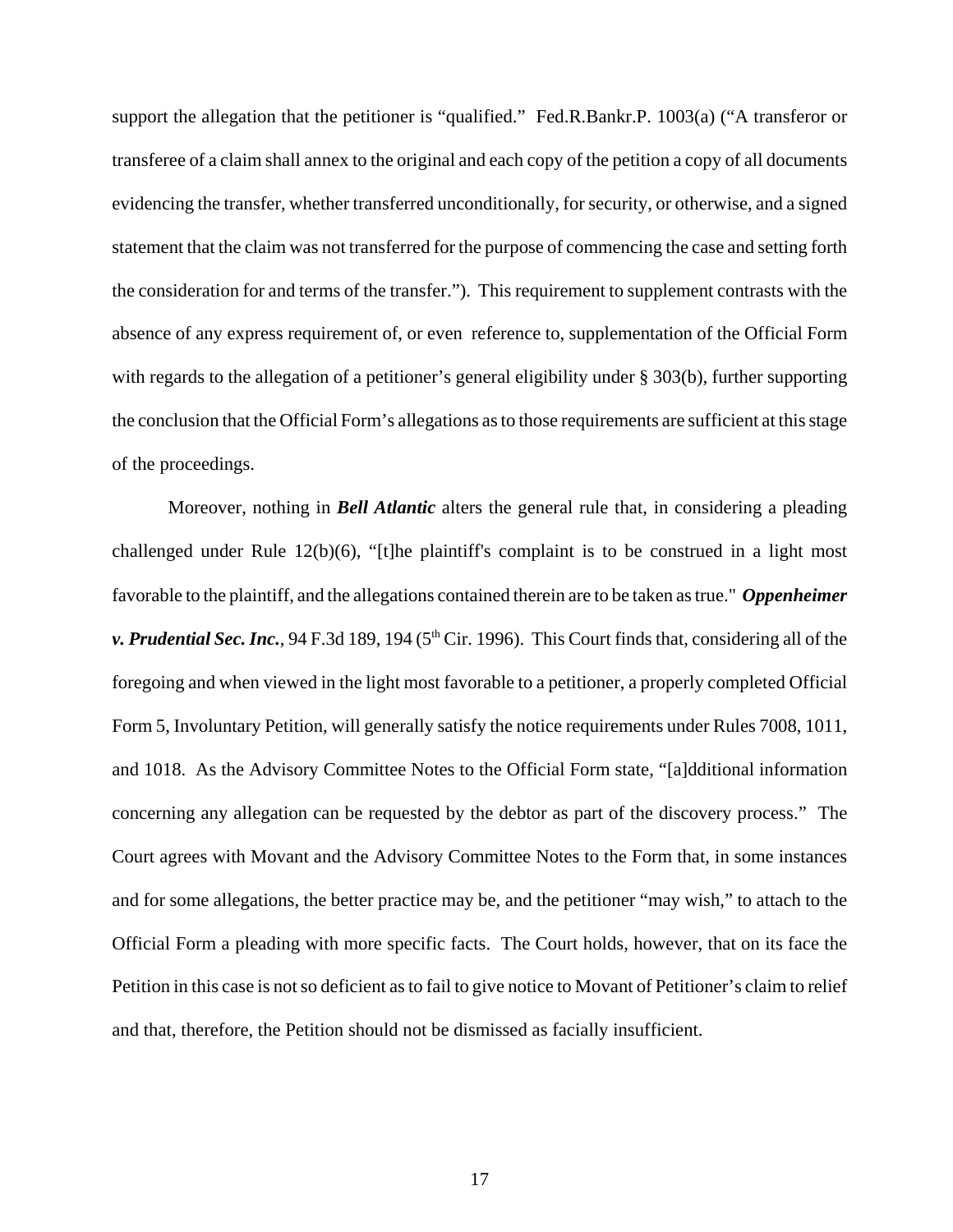## **Dismissal for Failure to State a Claim: Whether the Petition Is Deficient in Light of Evidence Outside its "Four Corners"**

Movant also contends that, because of the nature of an involuntary petition as compared to a complaint in "ordinary" litigation, the hearing on a Rule 12(b)(6) motion to dismiss an involuntary petition–whether considered as such or converted to a motion for summary judgment–is necessarily an evidentiary hearing.<sup>3</sup> It argues that, when the evidence presented at the hearing is considered, the Debtor has failed to sustain its burden of proof on the Motion to Dismiss.

As discussed above, Movant points to two cases in particular as supporting its argument that a Rule 12(b)(6) motion on an involuntary petition requires an evidentiary hearing: *In re Silverman*, 230 B.R. 46 (Bankr. D. N.J. 1998) and *In re Iroquois Brands, Ltd.*, No. 91-01018, 1991 WL 639359, 1991 Bankr. LEXIS 1915 (Bankr. S.D. Tex. March 7, 1991), *vacated by* 1991 Bankr. LEXIS 2238 (Bankr. S.D. Tex. May 24, 1991). While those courts did consider extrinsic evidence on the Rule 12(b) motions, there is no indication there was any dispute over that procedure nor any allegation of lack of notice or surprise. Rather, it appears that both sides presented evidence without raising the question of its appropriateness at that stage of the proceedings.

 $3$  As pointed out by Movant, Rule 12 authorizes the court to convert a Rule 12(b)(6) motion to dismiss to a motion for summary judgment if matters outside the pleadings are considered. Fed.R.Civ.P. 12(b) ("If, on a motion asserting the defense numbered (6) to dismiss for failure of the pleading to state a claim upon which relief can be granted, matters outside the pleading are presented to and not excluded by the court, the motion shall be treated as one for summary judgment and disposed of as provided in Rule 56, and all parties shall be given reasonable opportunity to present all material made pertinent to such a motion by Rule 56.").

That Rule also provides, however, that the court should not so convert a motion absent notice and compliance with the procedural safeguards afforded summary judgment practice under, in this case, Fed.R.Bankr.P. 7056. *Accord, Capital Films Corp. v. Charles Fries Productions, Inc.*, 628 F.2d 387, 391 fn.1 ( $5<sup>th</sup>$  Cir. 1980) ("It is a well established rule in this circuit that a motion to dismiss, under Rule 12(b), when treated as a motion for summary judgment, must also abide by the procedural safeguards of Rule 56."); *see also Hickey v. Arkla Industries, Inc.*, 615 F.2d 239, 240 (5<sup>th</sup> Cir. 1980) ("parties are entitled to 10 days notice that a 12(b)(6) motion is being treated as a Rule 56 motion for summary judgment."). Because those procedures were not followed in this case, the Court will not convert the Rule 12(b)(6) motion to a motion for summary judgment.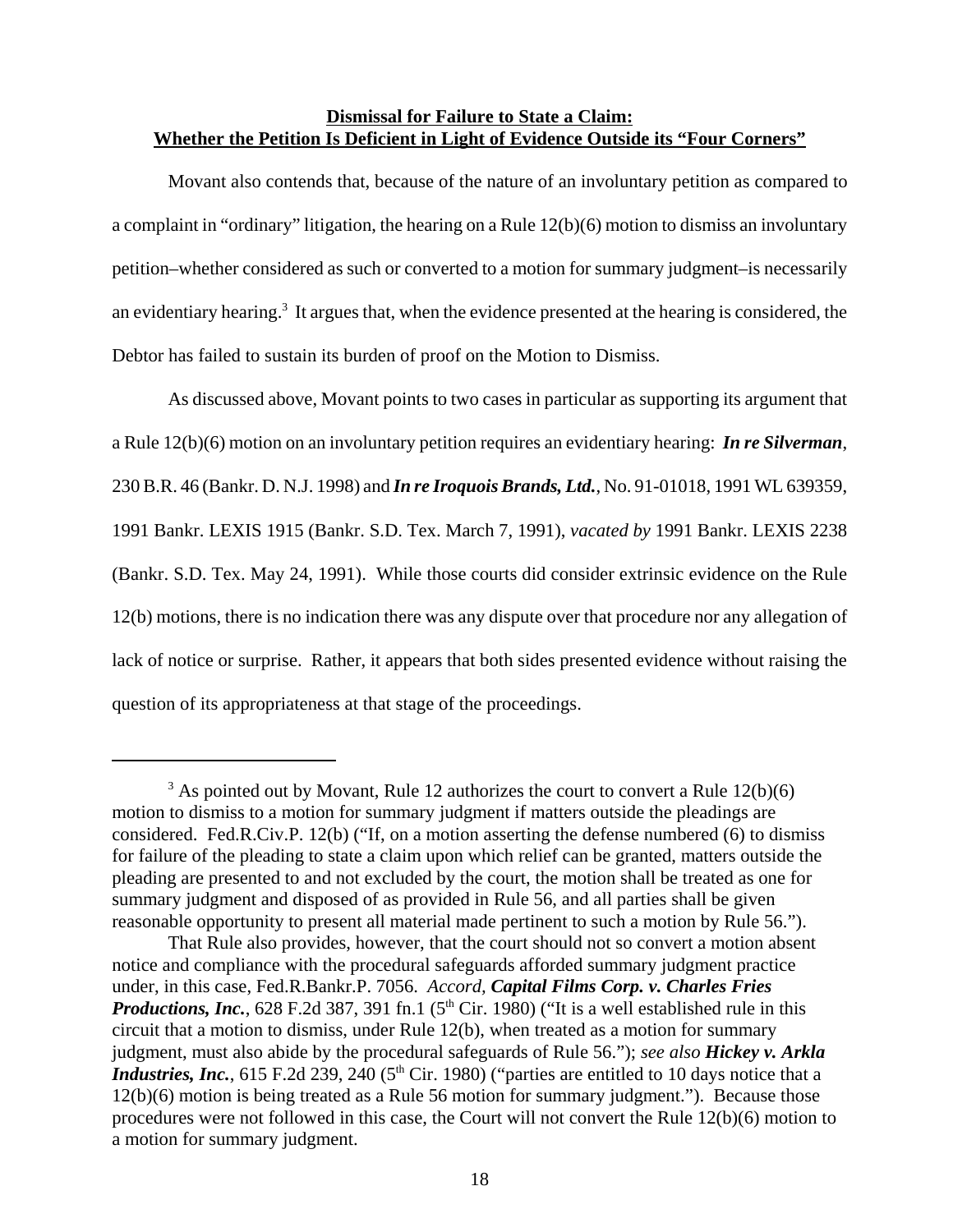Even if the Court were to consider evidence beyond the pleadings, however, it would nevertheless still find that the Motion to Dismiss should be denied. First, while Movant pleaded and argued at the hearing that there was a dispute regarding the Petitioner's claim, the Court admitted no exhibits and Movant offered no testimony in support of that argument. It did, however, point to a number of pleadings, orders, and documents filed in a previous voluntary bankruptcy case filed by the Debtor, Case No. 07-10041, and requested the Court, in the Motion to Dismiss and at the hearing, to take judicial notice of those. Even under the liberal approach applicable to decisions on Rule 12(b)(6) motions, the court considers facts of which it takes judicial notice. *Gersten v. Rundle*, 833 F.Supp. 906 (S.D. Fla. 1993), *aff'd,* 56 F.3d 1389 (11th Cir. 1995), *cert. denied,* 516 U.S. 1118 (1996) (for purposes of Rule  $12(b)(6)$ , the court does not accept as true facts alleged in a petition that are internally inconsistent, or run counter to facts of which court can take judicial notice, or when they are merely conclusory allegations or unwarranted deductions of fact).

In particular, Movant referred the Court to docket entries # 66, 76, 90, 95 in the earlier case, as well as the exhibits to those documents, as supportive of its argument that the Debtor was not a party to any retention agreement with the Petitioner, and that therefore is not liable for the attorneys fees that Petitioner claims are owed it for representing the Debtor (and others). The pleadings and documents Movant asks the Court to take notice of, however, show at best only that the Debtor needed the authority of a certain percentage of its partners to retain counsel. The only "evidence" that such authority was not obtained by Petitioner is Movant's bare, unsupported allegation in its Motion to Dismiss and its counsel's statement at the hearing.<sup>4</sup> In short, the court finds that,

<sup>&</sup>lt;sup>4</sup> The Debtor did file, after the hearing, a pleading styled "Advisory on Petitioner's (Mis)representations, Reply Brief Supporting Debtor's Motion to Dismiss & Request for Relief under § 303(i)." Attached to that pleading are copies of a number of documents that relate to Movant's arguments regarding whether the Debtor properly authorized the Petitioner's retention and therefore should be required to pay for its services. Those attached documents are not authenticated, however, and no foundation for their admissibility has otherwise been presented. For that reason, and because the hearing was concluded and the Court had not granted leave to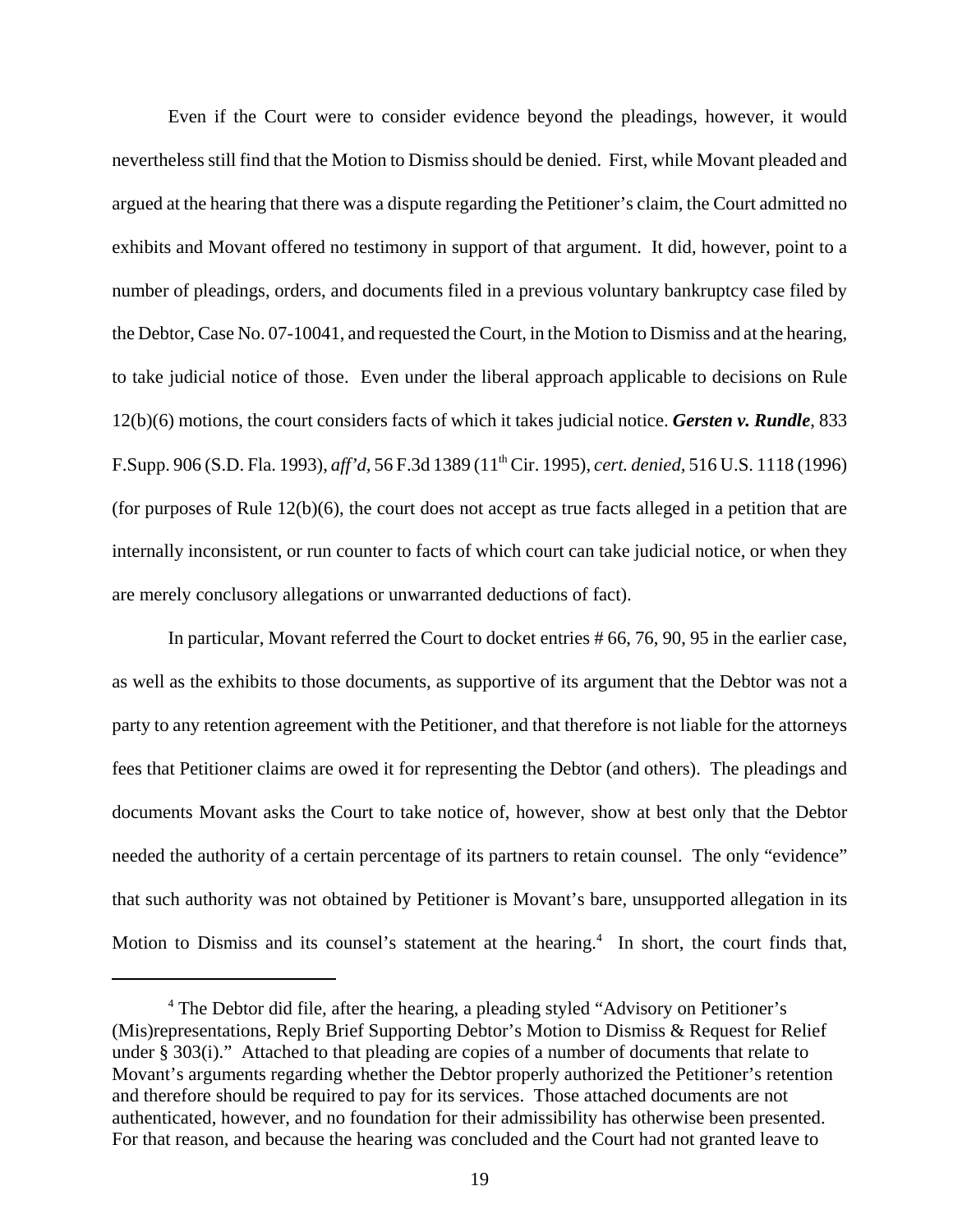considering these documents, Movant has failed to sustain its burden of producing some evidence of a bona fide dispute, or at least pointing out to the court that there is an absence of evidence to support Petitioner's allegation that its claim is not subject to a bona fide dispute.

Movant has also pointed, however, to docket entry # 27 in case no. 07-10041, which is its Objection to Petitioner's claim filed in that case. In that Objection, the Debtor appears to admit that it retained Petitioner but claims that the charges were excessive in light of the agreement between the parties and the quality of the work performed, and that the Petitioner breached its duty of care in representing Movant and so caused it damages in excess of the amount of Petitioner's claim. All of these allegations are, of course, highly fact-intensive inquiries.

In response to Movant's argument regarding its Objection to the claim, Petitioner's counsel, who in addition to being an officer of the court is, according to the face of the Petition, a partner and authorized representative of the Petitioner, stated at the hearing that a portion of the claim has not been disputed at all, and that such amount exceeds the amount necessary under § 303(b)(1) to qualify Petitioner as an eligible petitioning creditor. That statement was not rebutted by any evidence presented by the Movant. The court finds that, considered at this stage of the proceedings in the light most favorable to the Petitioner (the applicable Rule 12(b)(6) standard), that Petitioner's representative's in-court statement is some evidence that the claim is not subject to a bona fide dispute. $5$ 

More important, however, is the fact that Petitioner's proof of claim in the earlier case has a presumption of prima facie validity. Fed.R.Bankr.P. 3001(f) ("A proof of claim executed and filed

offer additional evidence, it has considered the Movant's post-hearing pleading only as additional briefing and has not considered either the factual statements in the Advisory that are not supported by the record, nor the attached documents, as evidence.

<sup>&</sup>lt;sup>5</sup> Nothing in this decision, however, should be construed as indicating such proof would be sufficient at a trial on the merits of the Petition, however.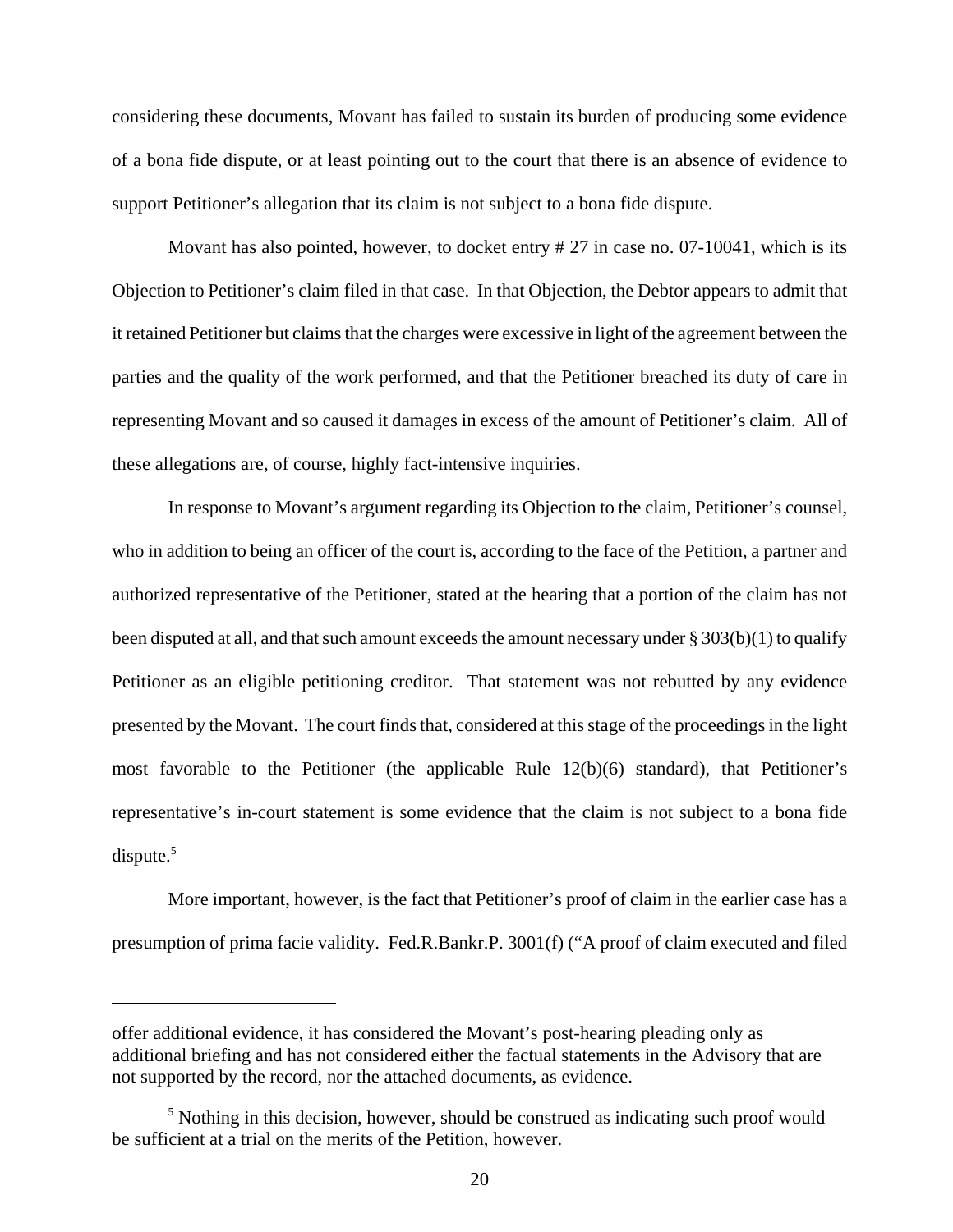in accordance with these rules shall constitute prima facie evidence of the validity and amount of the claim."). That presumption is overcome only if sufficient *evidence* is presented by the objecting party. *In re Missionary Baptist Foundation of America, Inc.*, 712 F.2d 206, 212 (5<sup>th</sup> Cir. 1983) ("A claim filed pursuant to § 501 enjoys prima facie validity which may be overcome by the trustee's presentation of evidence.") (emphasis added); *see also*, *In re O'Connor*, 153 F.3d 258, 260 (5<sup>th</sup> Cir. 1998) ("If the Trustee objects, it is his burden to present enough evidence to overcome the prima facie effect of the claim."); *accord*, **In re Fidelity Holding Co., Ltd.**, 837 F.2d 696, 698 (5<sup>th</sup> Cir. 1988) ("The objecting party must then produce evidence rebutting the claimant or else the claimant will prevail."). The mere filing of an objection to the claim, without supporting evidence, is not enough. *In re Sims*, 994 F.2d 210, 222 (5<sup>th</sup> Cir. 1993), *cert. denied sub nom, Sims v. Subway Equipment Leasing Corp.*, 510 U.S. 1049 (1994) (holding that the alleged debtor's "mere filing of such counterclaims against the [petitioning] creditors is insufficient to demonstrate the existence of a bona fide dispute" let alone any bad faith of the petitioners); *accord, In re Medical Group, Inc.*, 2005 WL 4677807, \*2 (Bankr. E.D. La. 2005) ("Generally, the existence of pending litigation between the debtor and creditor does not make the claim subject per se to bona fide dispute."). In this case, the Debtor's Objection to the Petitioner's proof of claim was never tried or ruled on before that bankruptcy case was dismissed. Under these circumstances, the Court finds that Movant's Objection in the prior case to Petitioner's claim does not rebut, for purposes of a Rule 12(b)(6) motion, the latter's allegation that its claim is not subject to any bona fide dispute.

Moreover, this standard only makes sense at this stage of the proceedings. On a Rule 12(b)(6) motion, "[t]he issue is not whether a plaintiff will ultimately prevail but whether the claimant is entitled to offer evidence to support the claims." *Jackson v. Birmingham Bd. of Educ.*, 544 U.S. 167, 184 (2005), *quoting Scheuer v. Rhodes*, 416 U.S. 232 (1974). A petitioner's burden should not be as high on a pre-trial motion to dismiss as it would be at the trial on the involuntary petition. All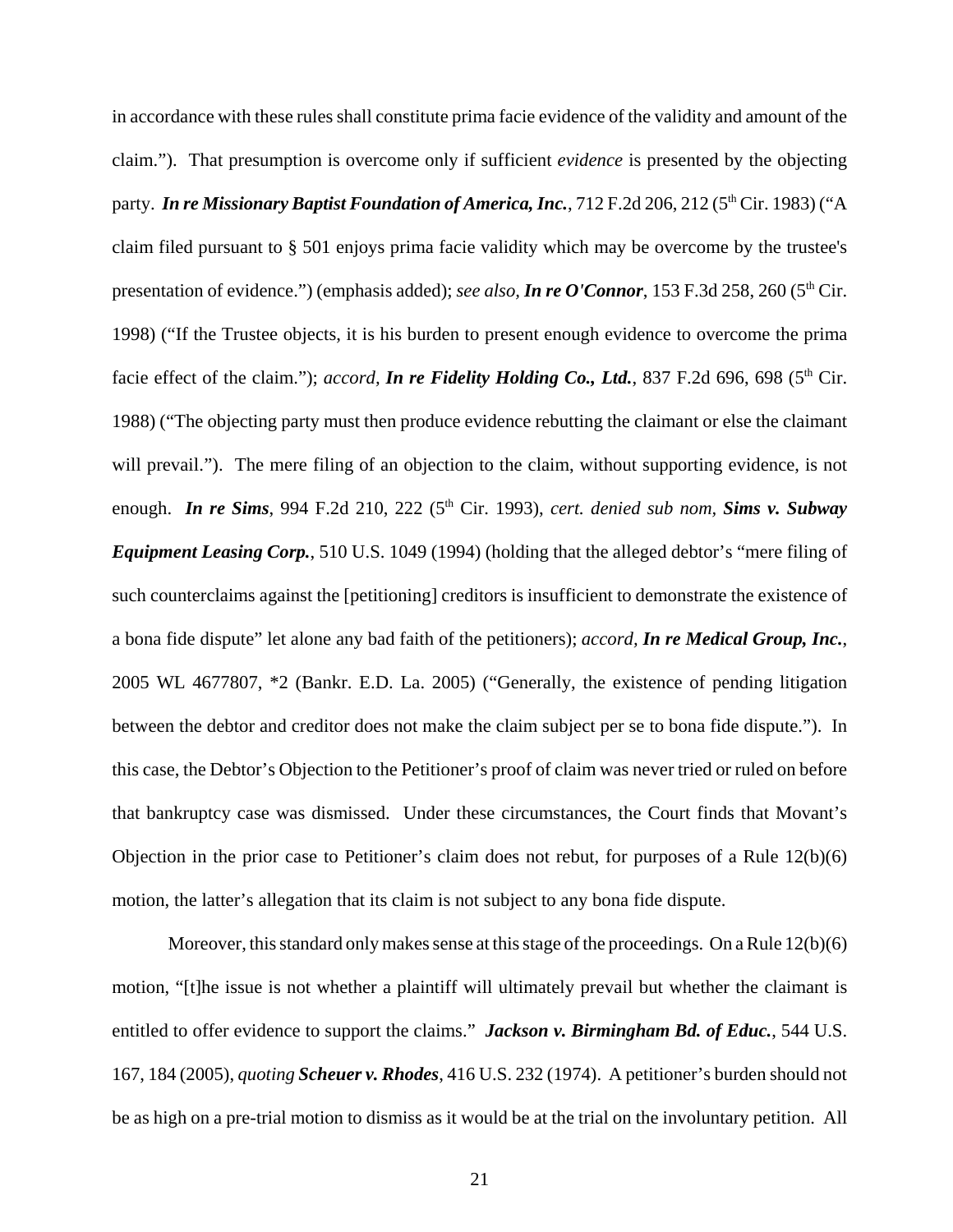it must show at trial is "a prima facie case that no bona fide dispute exists. Once this is done, the burden shifts to the debtor to present evidence demonstrating that a bona fide dispute does exist. . . . The court's objective [at trial on the merits] is to ascertain whether a dispute that is bona fide exists; the court is not to actually resolve the dispute." *Sims*, 994 F.2d at 221, *quoting In re Rimell,* 946 F.2d 1363, 1365 ( $8<sup>th</sup>$  Cir. 1991). Certainly, to merely withstand a Rule 12(b)(6) motion, a petitioner should not be required to prove by a preponderance of the evidence that its claim is valid, when the only "evidence" that it is not are the allegations and arguments of the alleged debtor contained in pleadings never ruled on.

Accordingly, the Court finds that even considering the evidence presented by Movant, the Petition is sufficient to state a claim for relief within the meaning of Rule  $12(b)(6)$ .

#### **Summary and Conclusion**

Finally, the Court notes that the purposes of Rule 12(b) are not necessarily served by dismissal of a contested involuntary petition prior to a trial on the merits. One of the purposes of Rule 12(b)(6) motions is to quickly, inexpensively, and efficiently dispose of litigation that on its face is clearly meritless. *Bell Atlantic*, U.S. at 127 S.Ct. at 1966 ("when the allegations in a complaint, however true, could not raise a claim of entitlement to relief, '"this basic deficiency should . . . be exposed at the point of minimum expenditure of time and money by the parties and the court"'"), *quoting* 5 **Wright & Miller** § 1216, at 233-234, *in turn quoting Daves v. Hawaiian Dredging Co.*, 114 F.Supp. 643, 645 (D. Hawai'i 1953)); *Neitzke v. Williams,* 490 U.S. 319, 326-27 (1989) (the procedure of Rule 12(b)(6) "streamlines litigation by dispensing with needless discovery and factfinding"). In this case, however, the Rule 12(b)(6) procedures, rather than enabling a swifter disposition of the litigation, at best duplicate the already streamlined procedures applicable to involuntary petitions in bankruptcy, which themselves expressly call for prompt adjudication. *See* Fed.R.Bankr.P. 1013 ("The court shall determine the issues of a contested petition at the earliest